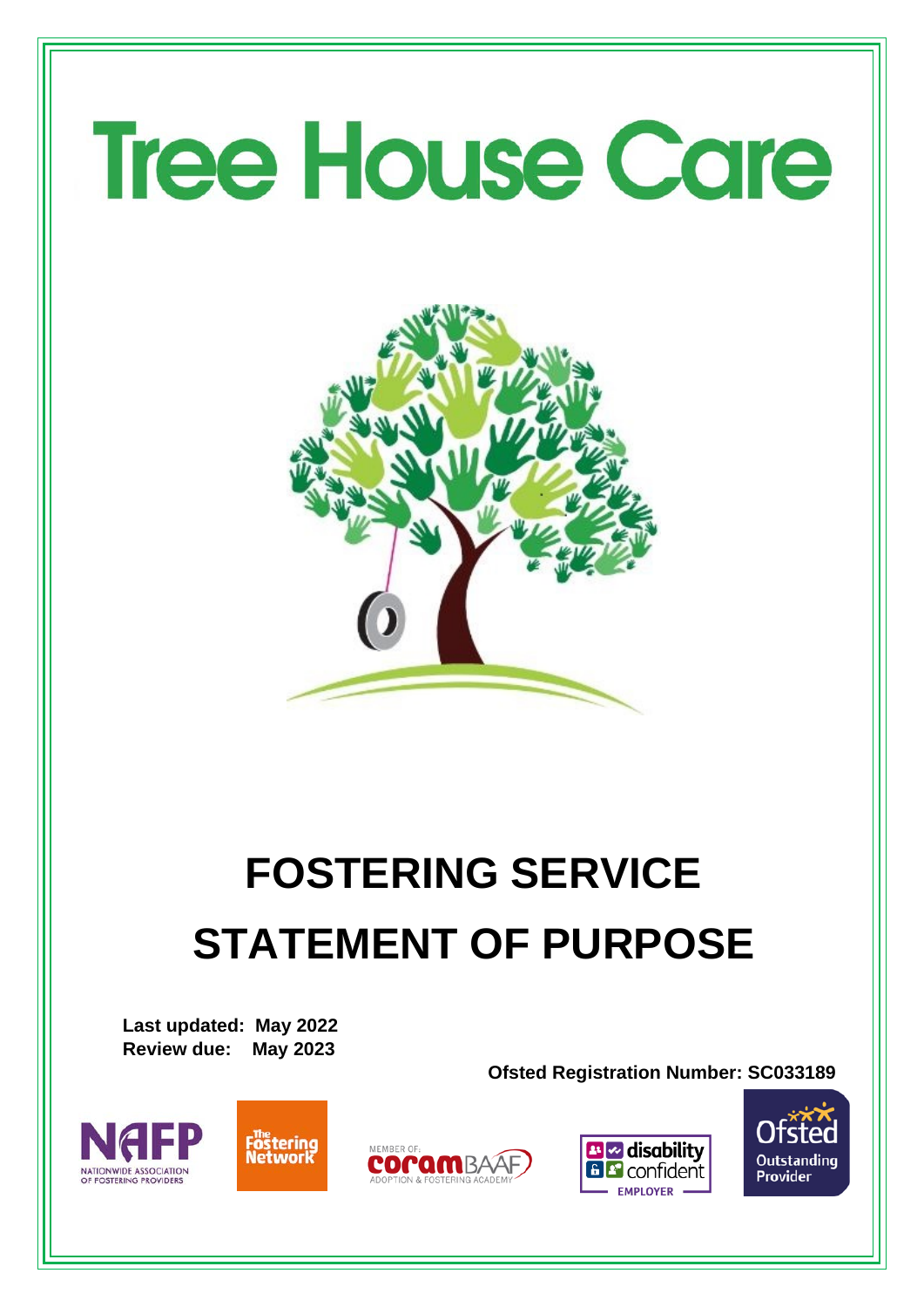# **TREE HOUSE CARE INTEGRATED MODEL OF PRACTICE**



Our Integrated Model of Practice represents a philosophy we try to apply to all areas of our work.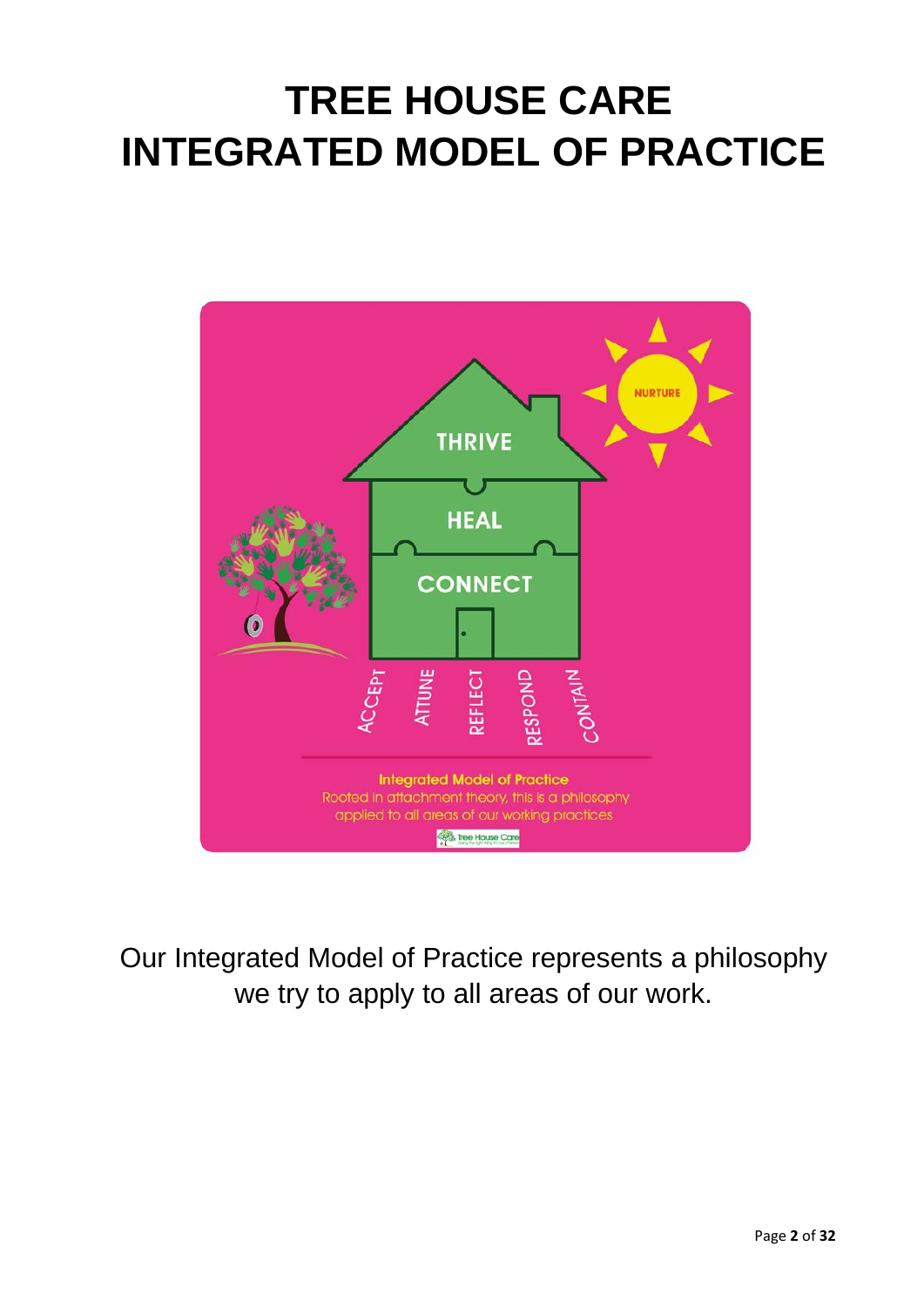## **Contents**

| Service Monitoring, Quality Management And Supervision Of Staff  25 |  |
|---------------------------------------------------------------------|--|
|                                                                     |  |
|                                                                     |  |
|                                                                     |  |
|                                                                     |  |
|                                                                     |  |
|                                                                     |  |

#### **CORONAVIRUS - UPDATED May 2022**

Due to the Covid-19 virus pandemic some of our normal practices described in this document may have to be changed temporarily, based on the latest Government advice. It is not possible to keep this document completely up to date all the time.

Our overall Aims and Objectives remain the same.

We have a Coronavirus Action and Recovery Plan in place and implemented.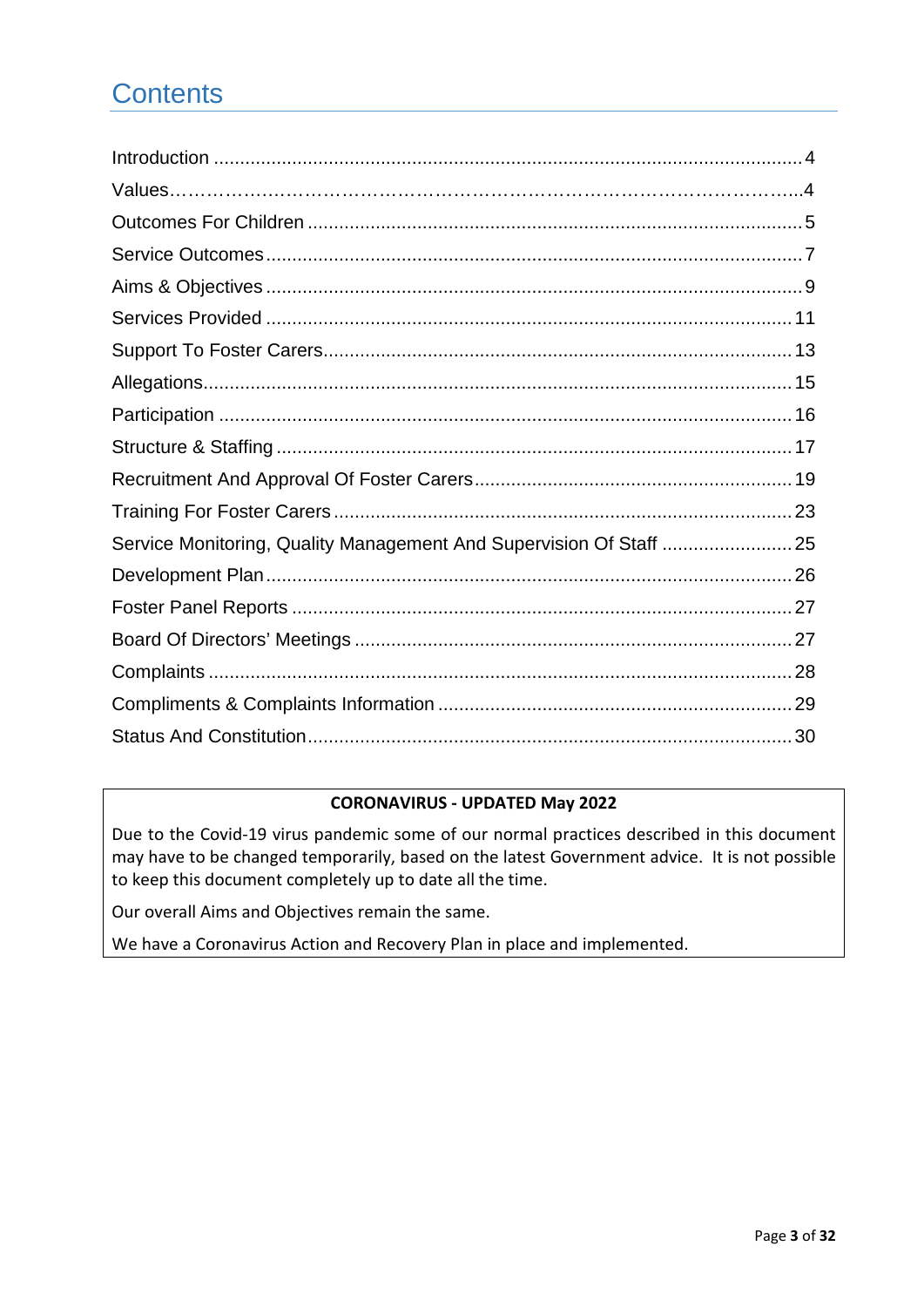# **TREE HOUSE CARE FOSTERING STATEMENT OF PURPOSE**

#### <span id="page-3-0"></span>INTRODUCTION

This Statement of Purpose is written in accordance with Standard 16 of the National Minimum Standards for Fostering Services and regulation 3 & 4 of the Fostering Regulations 2011.

A copy of the Statement of Purpose is available to anyone via our website and more specifically to:

- OFSTED
- Any person working for Tree House Care
- Any child placed with or under consideration for placement with us
- All Tree House Care foster carers and prospective foster carers
- Local authorities or Children's Trusts who have placed, or are considering placing with us
- Any parent of a child placed with us, or under consideration for placement with us

This document will be reviewed and updated in the following circumstances:

- At least annually
- If there are any significant changes to the status and constitution of the agency
- If there are any changes to the Registered Manager or Responsible Individual
- If the purpose of the agency changes
- If there are changes to the services offered
- If there are changes to relevant legislation, regulations, or guidelines

<span id="page-3-1"></span>This document will be signed off by the Registered Manager and Board of Directors.

#### VALUES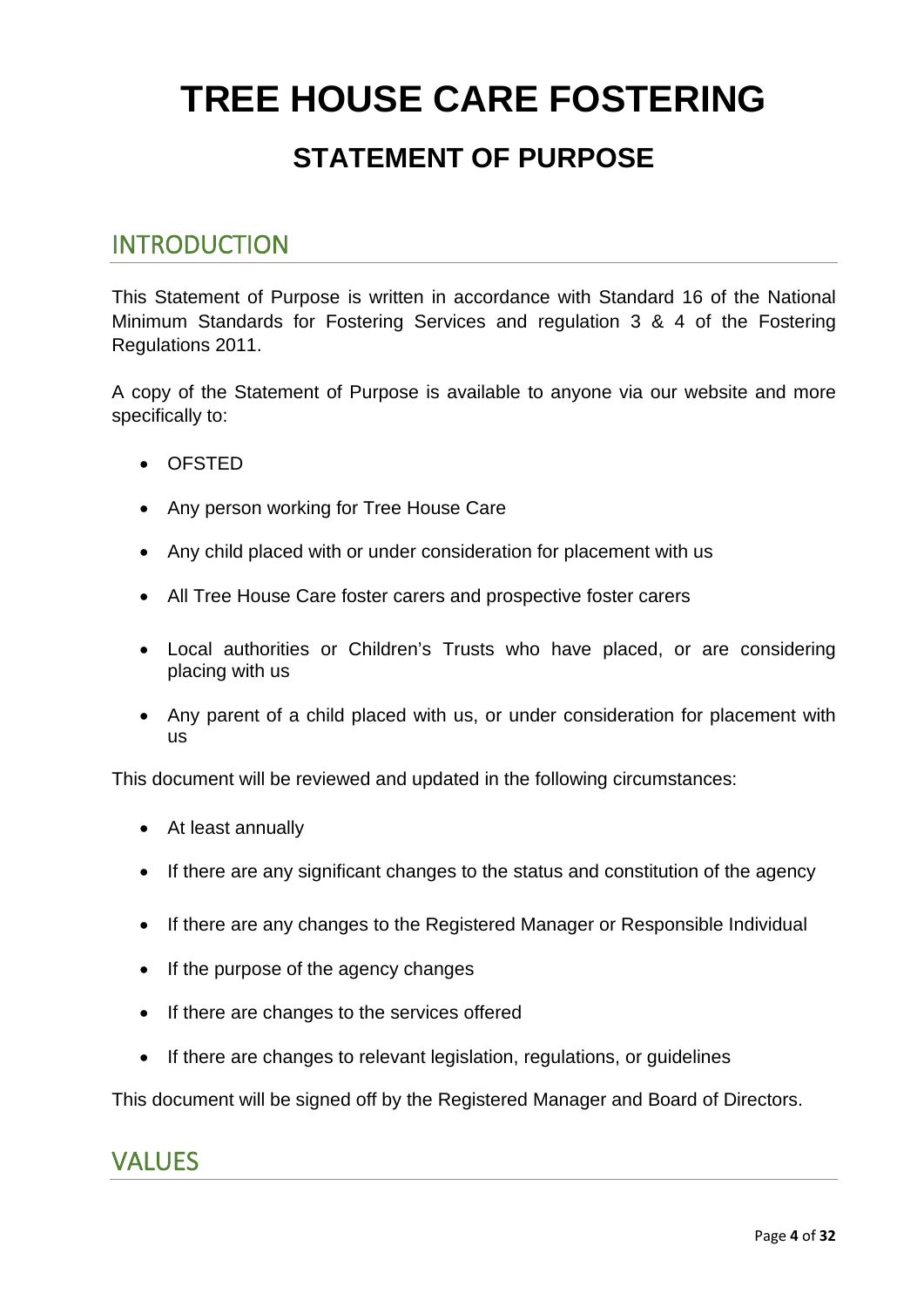The strapline on our logo is "*doing the right thing for our children*". This is important to us.

The values statements contained in the National Minimum Standards for Fostering are our foundation:

- *The child's welfare, safety and needs are at the centre of their care.*
- *Children should have an enjoyable childhood, benefiting from excellent parenting and education, enjoying a wide range of opportunities to develop their talents and skills leading to a successful adult life.*
- *Children are entitled to grow up in a loving environment that can meet their developmental needs.*
- *Every child should have their wishes and feelings listened to and taken into account.*
- *Each child should be valued as an individual and given personalised support in line with their individual needs and background in order to develop their identity, self-confidence and self-worth.*
- *The particular needs of disabled children and children with complex needs will be fully recognised and taken into account*
- *The significance of contact for looked after children, and of maintaining relationships with birth parents and the wider family, including siblings, halfsiblings and grandparents, is recognised, as is the foster carer's role in this.*
- *Children in foster care deserve to be treated as a good parent would treat their own children and to have the opportunity for as full an experience of family life and childhood as possible, without unnecessary restrictions.*
- *The central importance of the child's relationship with their foster carer should be acknowledged and foster carers should be recognised as core members of the team working with the child.*
- *Foster carers have a right to full information about the child.*
- *It is essential that foster carers receive relevant support services and development opportunities in order to provide the best care for children.*
- *Partnership between all those involved in fostering children is essential to deliver the best outcomes for children; this includes, local authorities, other statutory agencies, fostering service providers and foster carers.*

#### <span id="page-4-0"></span>OUTCOMES FOR CHILDREN

We work towards the following outcomes for children, which are: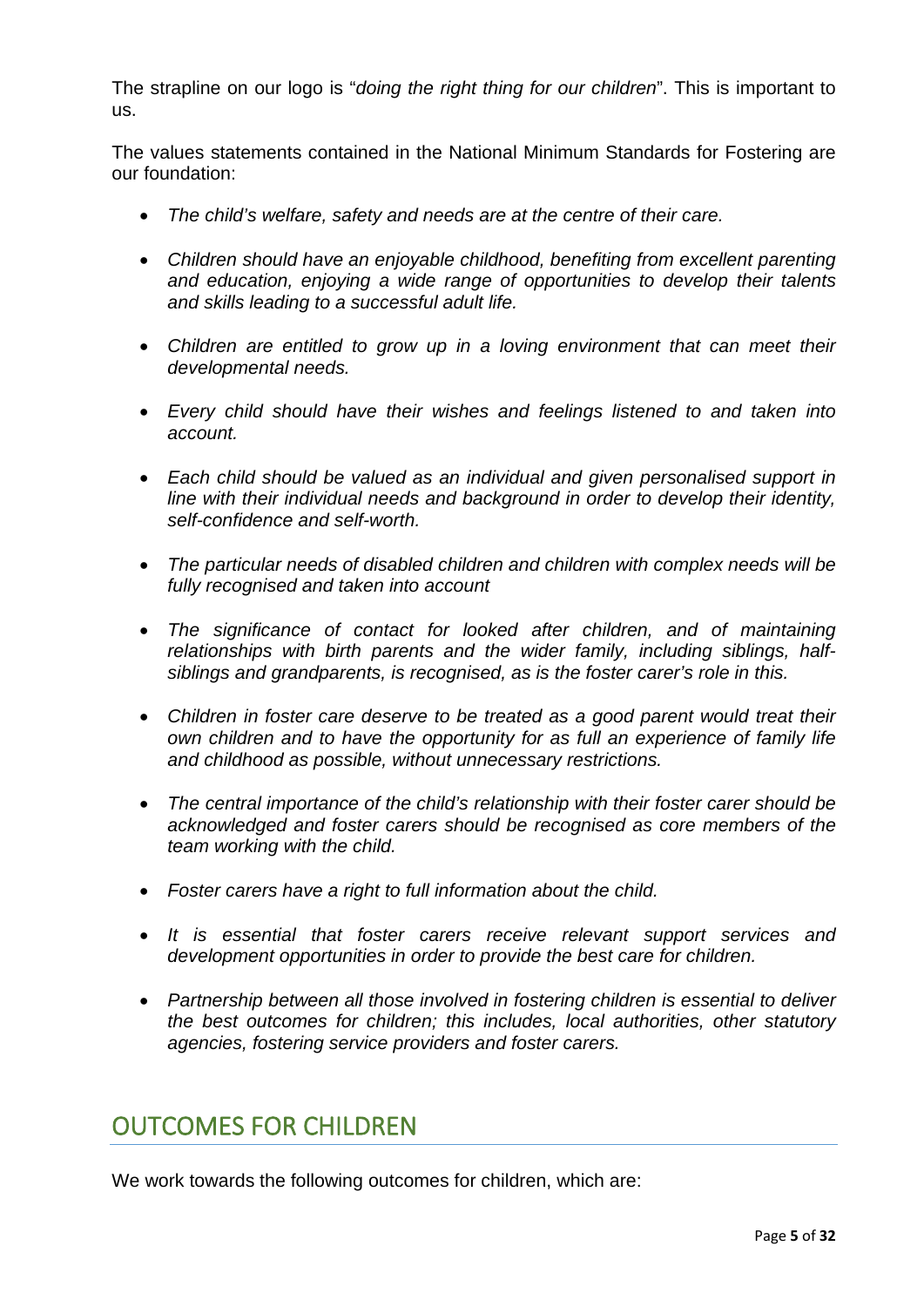- Being Healthy
- **Staying Safe**
- Enjoying & Achieving
- Making a Positive Contribution
- Relationships & Friendships
- Feelings & Behaviour
- Learning & Education
- Achieving Economic Well Being

More specifically we work towards the outcomes for the child focussed National Minimum Standards for Fostering (NMS 1-12) which are:

- *Children know that their views, wishes, and feelings are taken into account in all aspects of their care; are helped to understand why it may not be possible to act upon their wishes in all cases; and know how to obtain support and make a complaint.*
- *The views of others with an important relationship to the child are gathered and taken into account.*
- *Children have a positive self-view, emotional resilience and knowledge and understanding of their background.*
- *Children enjoy sound relationships with their foster family, interact positively with others and behave appropriately.*
- *Children feel safe and are safe. Children understand how to protect themselves and are protected from significant harm, including neglect, abuse, and accident.*
- *Children rarely go missing and if they do, they return quickly.*
- *Children who do go missing are protected as far as possible and responded to positively on their return.*
- *Children live in a healthy environment where their physical, emotional, and psychological health is promoted and where they are able to access the services to meet their health needs.*
- *Children are able to enjoy their interests, develop confidence in their skills and are supported and encouraged to engage in leisure activities.*
- *Children are able to make a positive contribution to the foster home and their wider community.*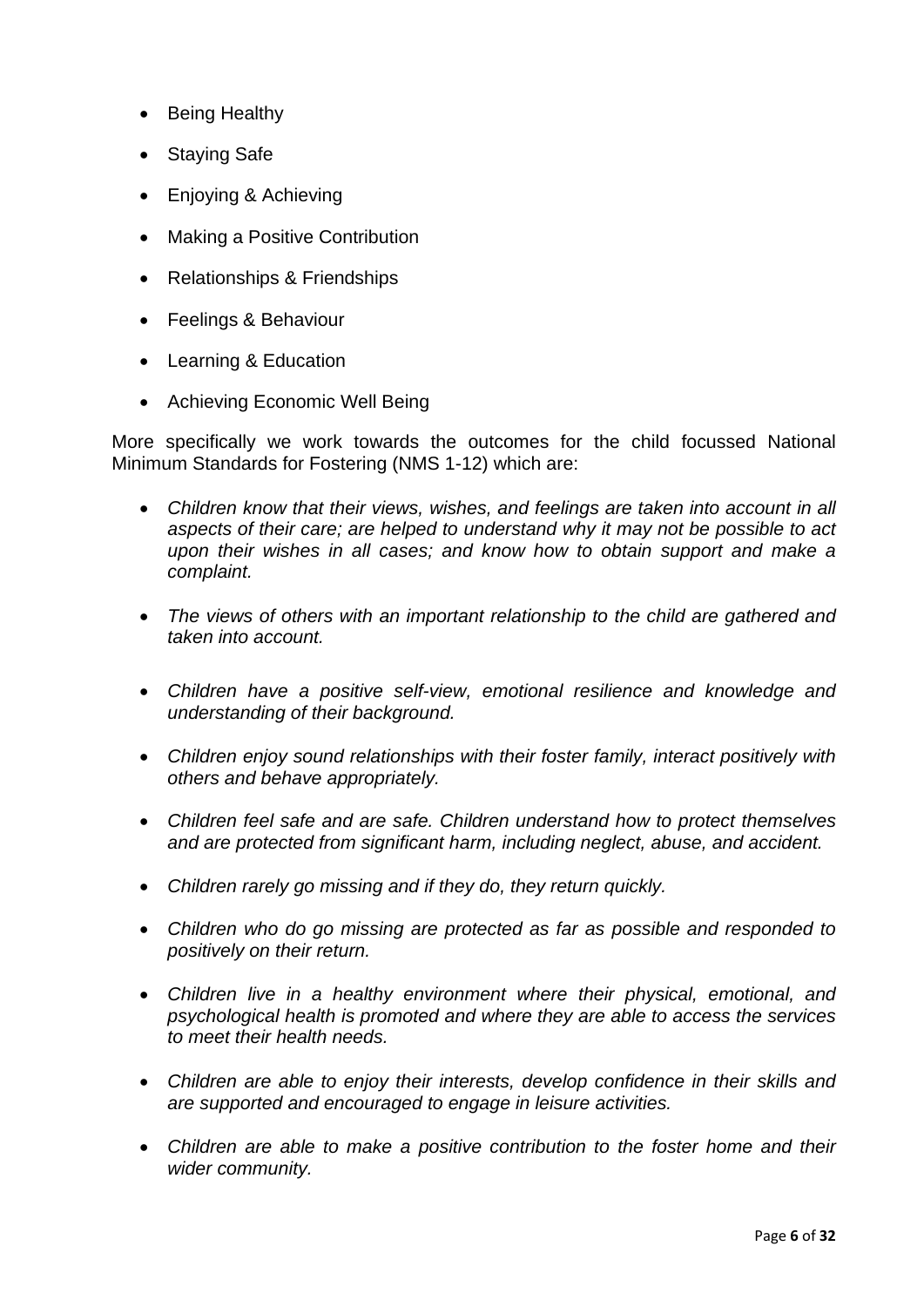- *The education and achievement of children are actively promoted as valuable in themselves and as part of their preparation for adulthood. Children are supported to achieve their educational potential.*
- *Children have, where appropriate, constructive contact with their parents, grandparents, siblings, half-siblings, wider family, friends, and other people who play a significant role in their lives.*
- *Children live in foster homes which provide adequate space, to a suitable standard. The child enjoys access to a range of activities which promote their development.*
- *Children are welcomed into the foster home and leave the foster home in a planned and sensitive manner which makes them feel loved and valued.*
- *Children feel part of the family. They are not treated differently to the foster carer's own children living in the household. The child's needs are met, and they benefit from a stable placement.*
- *Children are prepared for, and supported into, adulthood so that they can reach their potential and achieve economic wellbeing.*

#### <span id="page-6-0"></span>SERVICE OUTCOMES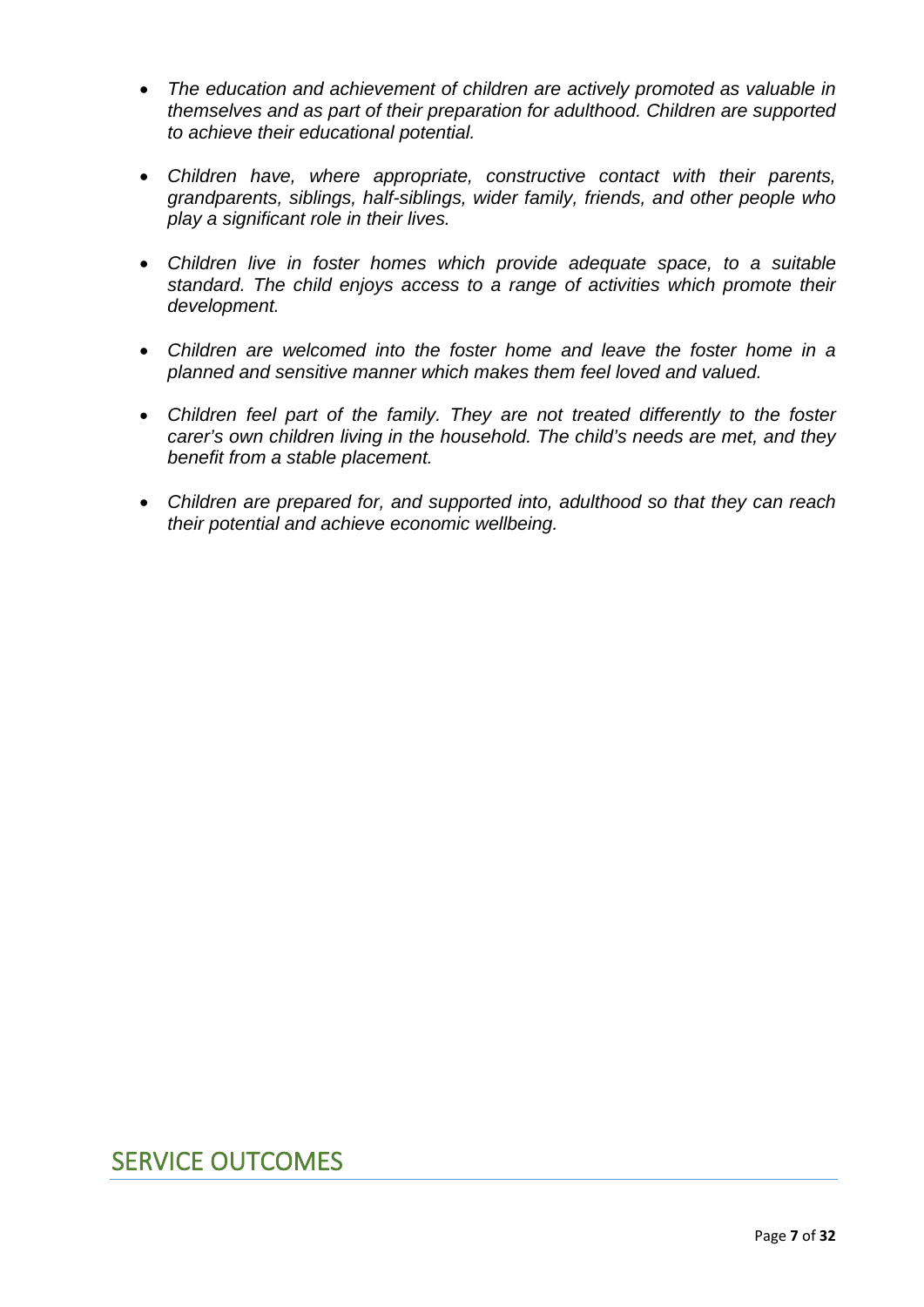The Service Outcomes we work towards achieving are those set out in the National Minimum Standards for Fostering (NMS 13-31) which are:

- *The fostering service recruits, assesses and supports a range of foster carers to meet the needs of children they provide care for and is proactive in assessing current and future needs of children.*
- *The fostering panel and decision maker make timely, quality, and appropriate recommendations/decisions in line with the overriding objective to promote the welfare of children in foster care.*
- *The responsible authority has information and support from the fostering service which it needs to facilitate an appropriate match between the carer and child, capable of meeting the child's needs and consistent with the wishes and feelings of the child, so maximising the likelihood of a stable placement.*
- *Children, their parents, foster carers, staff, and the responsible authority/ placing authority are clear about the aims and objectives of the fostering service and what services and facilities it provides.*
- *The fostering service's operation meets the aims and objectives in the Statement of Purpose.*
- *The fostering service is provided and managed by those who are suitable to work with children and have the appropriate skills, experience, and qualifications to deliver an efficient and effective service.*
- *The fostering service is financially sound.*
- *Where a service is to close or substantially change, there is proper planning, to make the transition for children, foster carers, and staff as smooth as possible.*
- *There is careful selection of staff, fostering households, volunteers and the central list of persons considered suitable to be members of a fostering panel, and there is monitoring of such people to help prevent unsuitable people from having the opportunity to harm children.*
- *Foster carers receive the training and development they need to carry out their role effectively.*
- *A clear framework of training and development is in place, and this is used as the basis for assessing foster carers' performance and identifying their training and development needs.*
- *Foster carers receive the support and supervision they need in order to care properly for children placed with them.*
- *Allegations and suspicions of harm are handled in a way that provides effective protection and support for children and the person making the allegation, and at the same time supports the person who is the subject of the allegation.*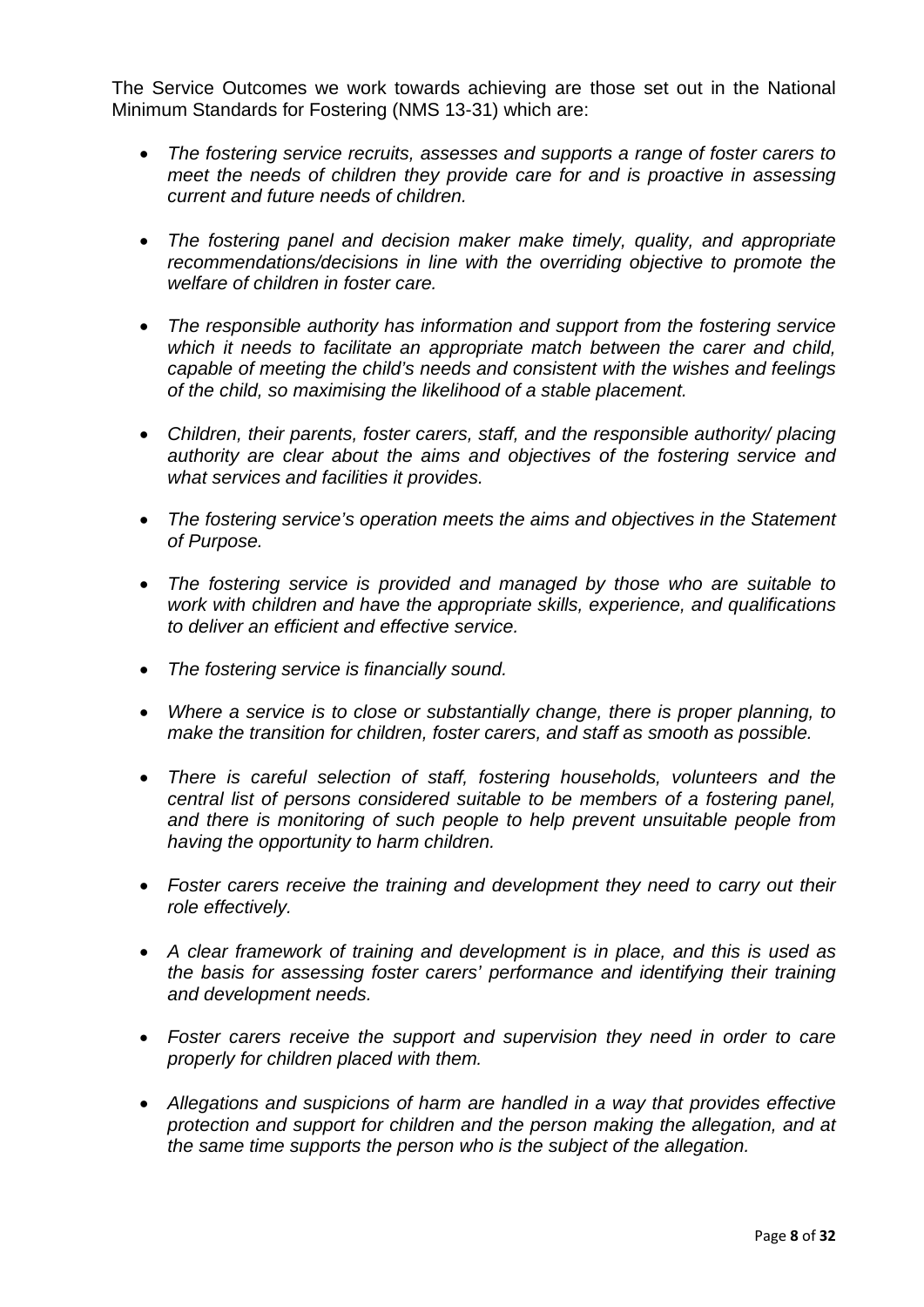- *Children and foster carers receive a service from staff, volunteers, panel members and decision makers who have the competence to meet their needs.*
- *Staff and volunteers are supported and guided to fulfil their roles and provide a high-quality service to children.*
- *The fostering service is managed ethically, effectively, and efficiently, delivering a service which meets the needs of its users.*
- *Records are clear, up to date, stored securely, and contribute to an understanding of the child's life.*
- *The premises and administrative systems are suitable to enable the service to meet the objectives of its Statement of Purpose.*
- *Payments to foster carers are fair and paid in a timely way.*
- *Foster carers are clear about the fostering service's payment structures and the payments due to them.*
- *All significant events relating to the health and protection of children fostered by the service are notified by the registered person to the appropriate authorities.*
- *Family and friends foster carers receive the support they require to meet the needs of children placed with them.*
- *Children are cared for in line with their Placement Plan/Short Break Care Plan.*
- *The fostering service takes action to chase up outstanding reviews or visits from the responsible authority, contributes to those reviews and assists the child to contribute to their reviews.*

The registered manager's monthly report (NMS 25) to the Directors and six-monthly Regulation 35 report includes outcome related information. We use outcome trackers on CHARMS.

#### <span id="page-8-0"></span>AIMS & OBJECTIVES

.

Our purpose is to provide fostering services to meet the needs of each child placed with our foster carers and to fulfil the objectives set out in their care plans.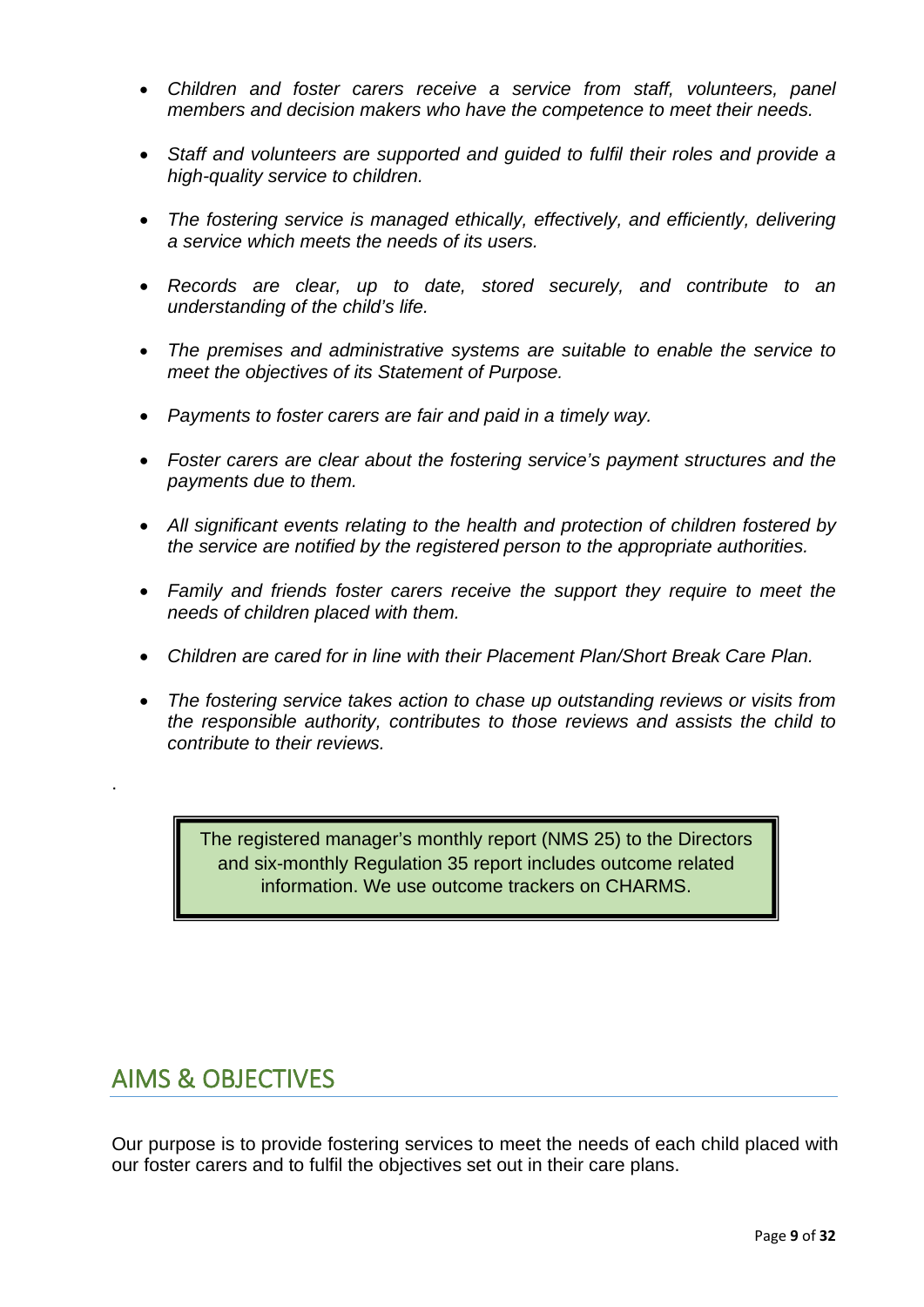To achieve this, we will:

- Recruit foster carers to the highest and safest standards in assessment.
- Ensure children are seen regularly by our staff.
- Make available foster carers who are able to provide a safe, stable, nonstigmatising, caring home.
- Safeguard and promote each child's physical, mental, emotional welfare and development in partnership with local authorities
- Balance the child's individual needs with our responsibilities to other children living at the foster carer's home.
- Facilitate and provide support as appropriate to ensure that children of school age placed with foster carers have access to education appropriate to their age, ability, and level of attainment.
- Ensure that young people over school age are offered an appropriate programme of vocational preparation, training, or work experience.
- Ensure that foster carers adopt a proactive approach to each child's health care needs.
- Not place any child under 5 with foster carers where we know any member of the household smokes or uses e-cigarettes.
- Ensure that the foster carers provide each child with the opportunity to participate in a range of social, recreational and leisure interests.
- Ensure that foster carers provide appropriate opportunities for each child to acquire daily living skills.
- Ensure that foster carers promote contact with each child's family and others in accordance with their Care Plan.
- Ensure that each child is treated as an individual through participation in review meetings, and, where a child or young person is of sufficient age and understanding participates in the decision-making process.
- Allow each child to exercise their right to representation and to make complaints.
- Ensure the foster carers are attentive to each child's individual needs and rights in relation to age, race, language, sexuality, disability, gender, and meet their specific cultural and religious needs.
- Undertake a Home Safety Checklist on each fostering household, which will be reviewed and updated at least annually (usually during an unannounced visit to the fostering household).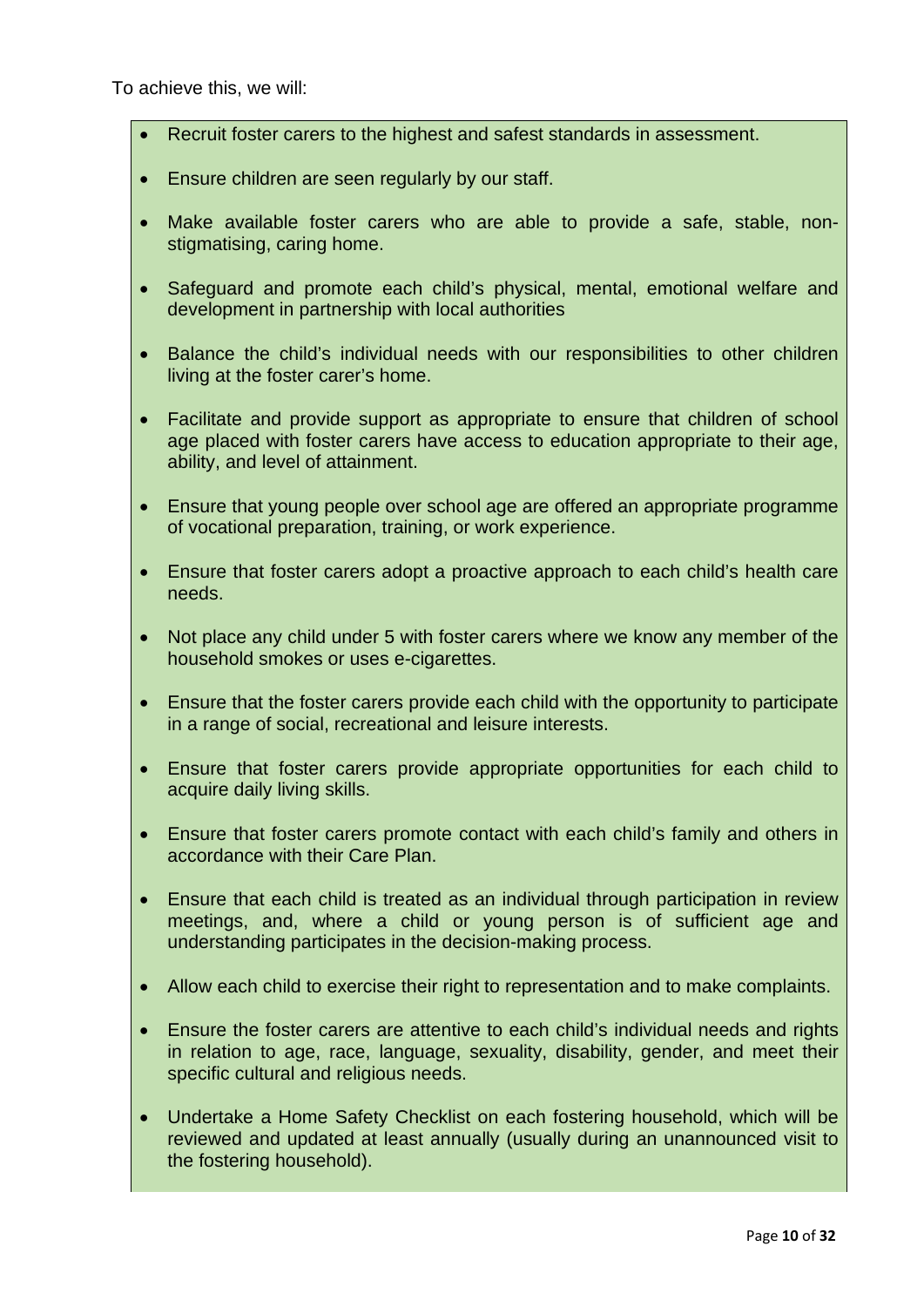• Continue to develop and build on our therapeutic model.

#### <span id="page-10-0"></span>SERVICES PROVIDED

We provide safe and nurturing foster homes by matching children's needs with foster carer households.

If we get the matching right, this will reduce the chances of breakdown and provide greater stability for children.

We provide a range of fostering homes, which include: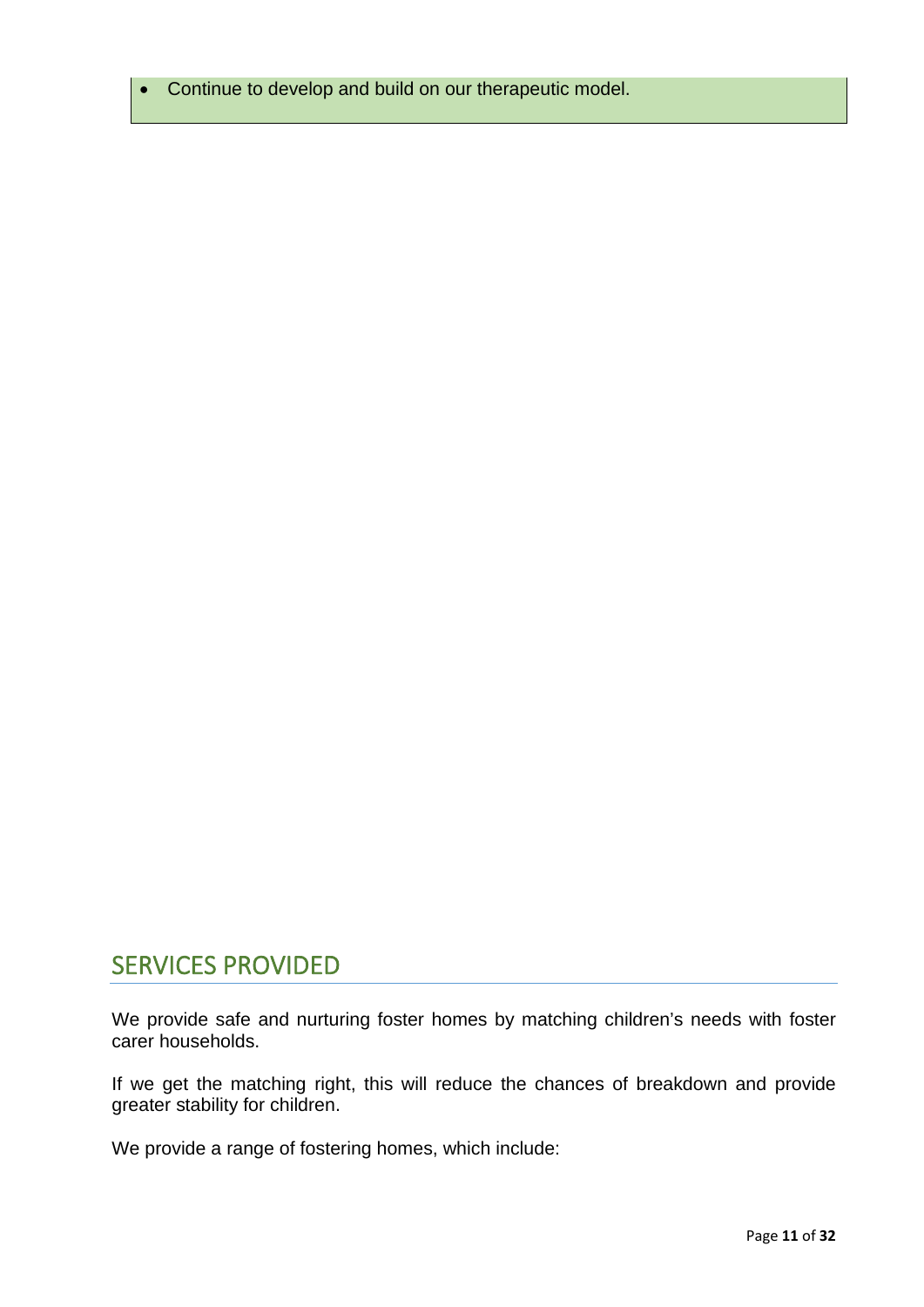

We can also supervise family-time contact.

We do not currently make parent and child placements or family and friends placements.



The "jigsaw house" is a visual representation of our approach to therapeutic fostering which we have developed based on attachment theory. Our Integrated Model of Practice is a thread we try to ensure runs through everything we do.

Our approach includes:

- All our carers are expected to attend our six-session Attachment Level One training.
- All our carers will have the opportunity to attend our six-session Attachment Level Two training.
- Consultations with a qualified therapist are available for all our foster carers.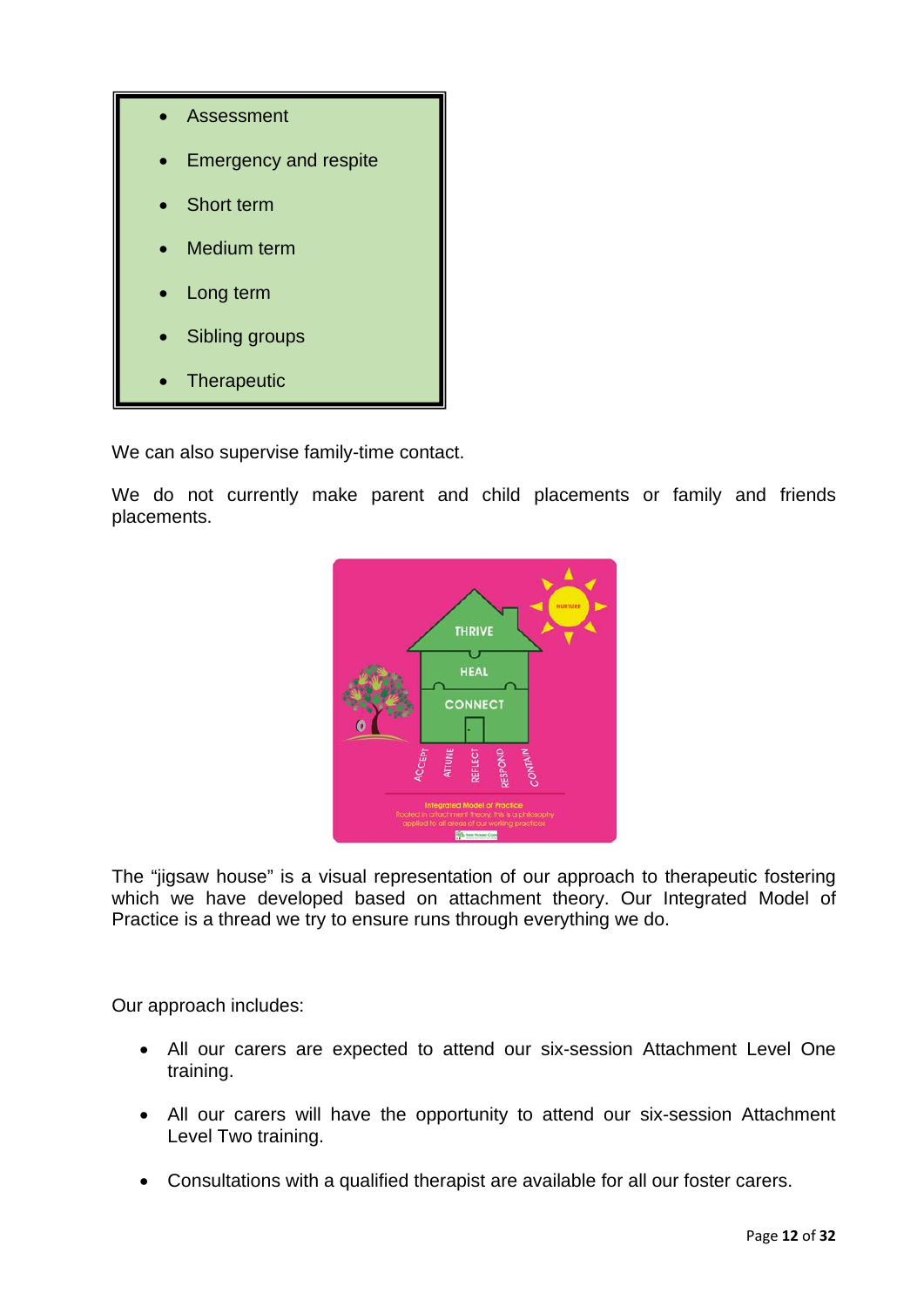• Children can be placed under our bespoke therapeutic placement services with intensive therapeutic support. These are our Trauma Intervention Care and Therapy and Stabilisation placements (known as TIC and TAS respectively).

Training and Consultations for foster carers are provided by John Anderson, a qualified therapist.

Direct therapeutic support to children can be provided by Chrysalis Associates, a team of professionals drawn from the fields of social work, clinical, and educational psychology. They specialise in the assessment and treatment of developmental trauma and attachment difficulties.

#### <span id="page-12-0"></span>SUPPORT TO FOSTER CARERS

All carers sign a comprehensive Foster Carer Agreement with the agency.

Health and Safety and Whistleblowing Policies are in place for staff and carers.

All carers are required to draw up a Family Safe Care Plan, as well as an Individual Safe Care Plan for each child.

All carers have our foster carer handbook containing relevant information and guidance.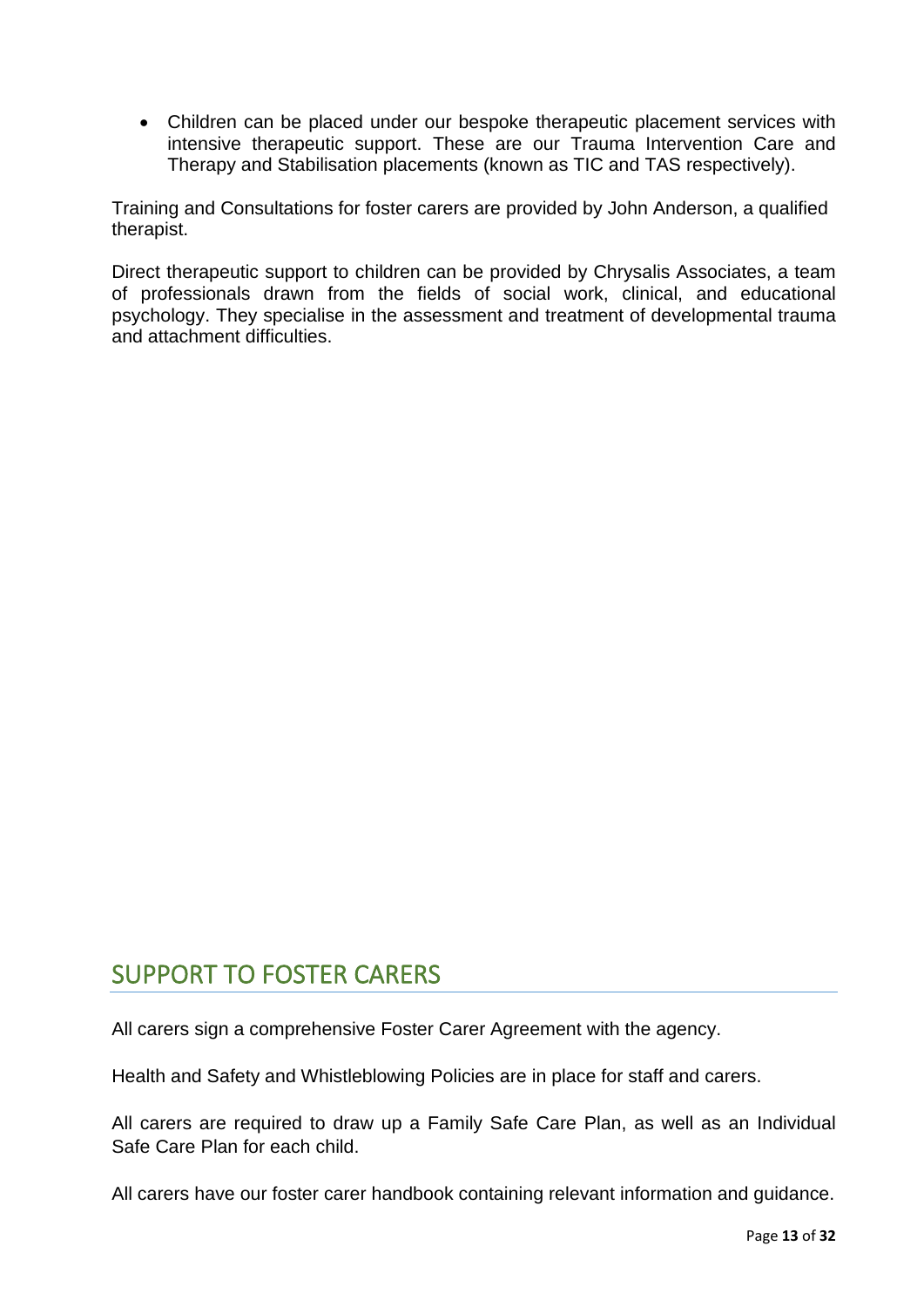All children are given an age-appropriate Guide.

Carers are allocated a supervising link worker, who will lead them through an induction programme. The supervising link worker will be responsible for undertaking regular supervisory visits (minimum of monthly) weekly telephone contact, support, advice, regular support groups, out of hours support, training, and development. Our foster carers are within two hours travel time of their supervising link worker's base.

Further support is provided by our Fostering Support Assistant, Becky Nuttall, including Sleep Clinics.

Matching takes account of things such as preferred geographical location, appropriate skills, experience, and training.

Foster carers are paid on time. Holiday allowance is paid as part of the weekly allowance. Carers receive both birthday and Christmas allowance for each child they care for.

A caravan at Skegness is available to use at minimal cost.

All foster carers receive our own regular newsletter with useful information.

Local foster carer support groups are held monthly.

The processes for recruiting, approving, training, supporting, and reviewing foster carers evolve all the time. They are described in more detail in our policies and procedures and are available on request.

We facilitate regular events for foster carers, their families, and their foster children to attend. This includes a Christmas (or New Year) party, fun days, and consultation events.

The therapeutic consultations provided by John Anderson, are highly valued and an important source of support. John also provides our Attachment Level One and Level Two courses.

As at 1<sup>st</sup> May 2022 we had 61 foster carer households and 79 children in placement.

At the time of writing approximately 55% of our children placed are long term. We believe this to be above the national average, and is evidence of our good matching, support, and Integrated Model of Practice.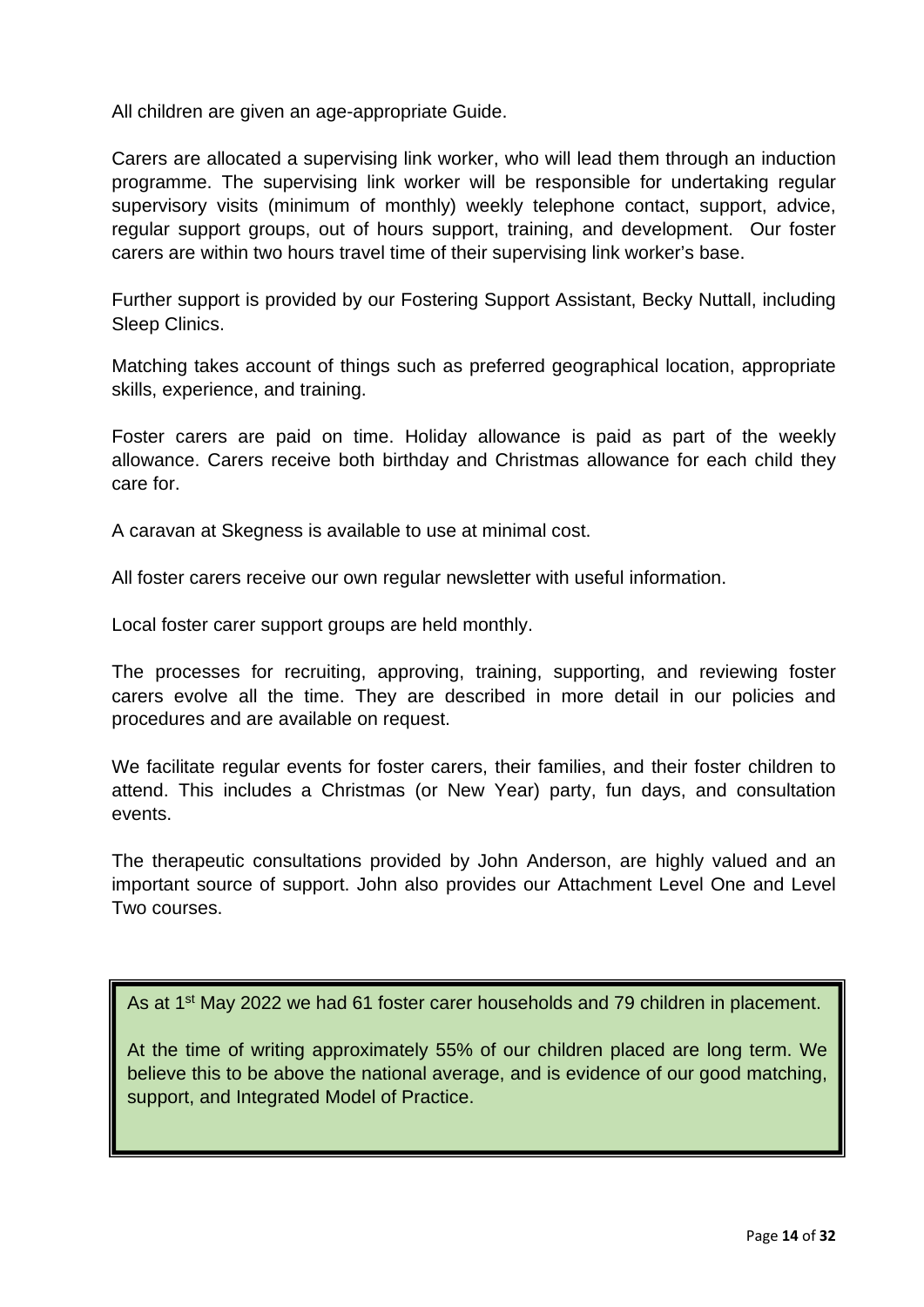We have our own fostering panel which is subject to specific procedures as outlined by Part 5 of the Fostering Regulations 2011 and Standard 14 of the NMS 2011.

All foster carers have their Fostering Network membership fees paid and are able to access their support and advice.

Statutory checks are renewed periodically, as and when required.

#### <span id="page-14-0"></span>ALLEGATIONS

Where foster carers are the subject of allegations of abuse or neglect the Local Safeguarding Children Partnership procedures will be followed, consulting with the Designated Officer for the Local Authority (usually known as the LADO).

The foster carer will be informed of an allegation as soon as possible and following advice from the strategy meeting. Where agreed, the foster carer's supervising link worker, in liaison with the local authority representative, will inform the carer about the investigation. This would usually include: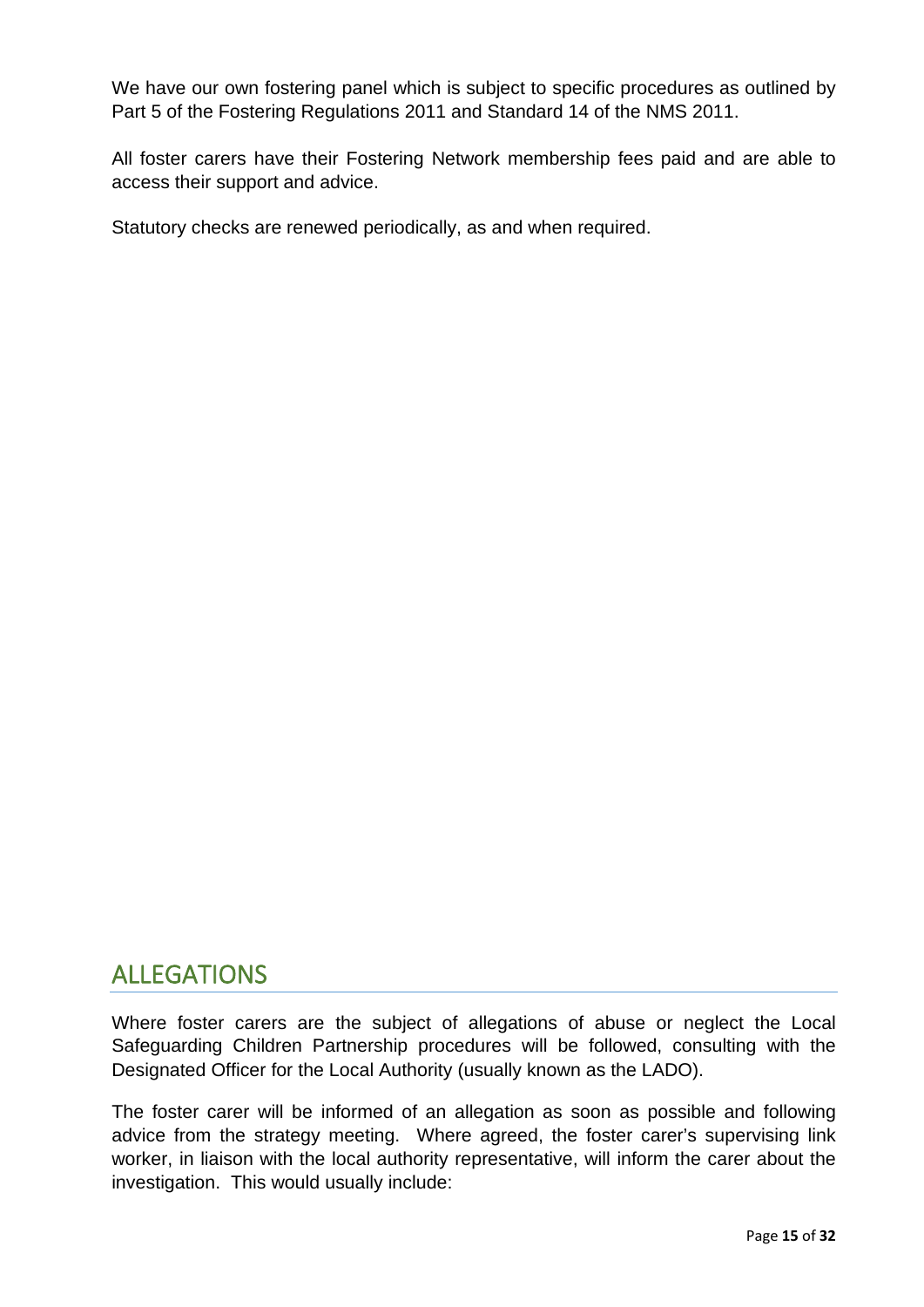- The substance of the allegation
- Who will be involved in the investigation
- The planned process and time-scales
- The right of the foster carer(s) to access independent advice and support.

When an allegation is made, we strongly recommend that carers access support and advice from the Fostering Network.

We will help carers to understand the process, ensuring that they are given all appropriate information. Consideration will be given to support for the foster carer's children, and where necessary, wider family.

In some circumstances a decision may be made in the strategy meeting or by the police that the carers cannot be informed as it may compromise the investigation.

When the outcome of the allegation and investigation is known, a Specific Event Review will be held, and reported back to our Foster Carer Review Forum who may refer the matter to our Foster Panel.

The foster carer will be invited to attend (with a supporter) if the matter is referred to panel.

Independent support will continue to be available throughout the review process of a foster carer's approval until consideration of the case by the Agency Decision Maker.

The supervising link worker will have continuing responsibility for support and being the link between us and the foster carer, even when the carer has independent support.

Where a serious allegation against a foster carer is substantiated, we are legally obliged to consider whether the foster carer(s) should be referred to the Disclosure and Barring Service.

## <span id="page-15-0"></span>PARTICIPATION

There are a range of ways children can participate. We encourage every child to take part in their Care Planning reviews. The Children's Guide gives a range of ways in which children can make representations and complaints.

We periodically undertake children's surveys and occasional events where children can make their views known.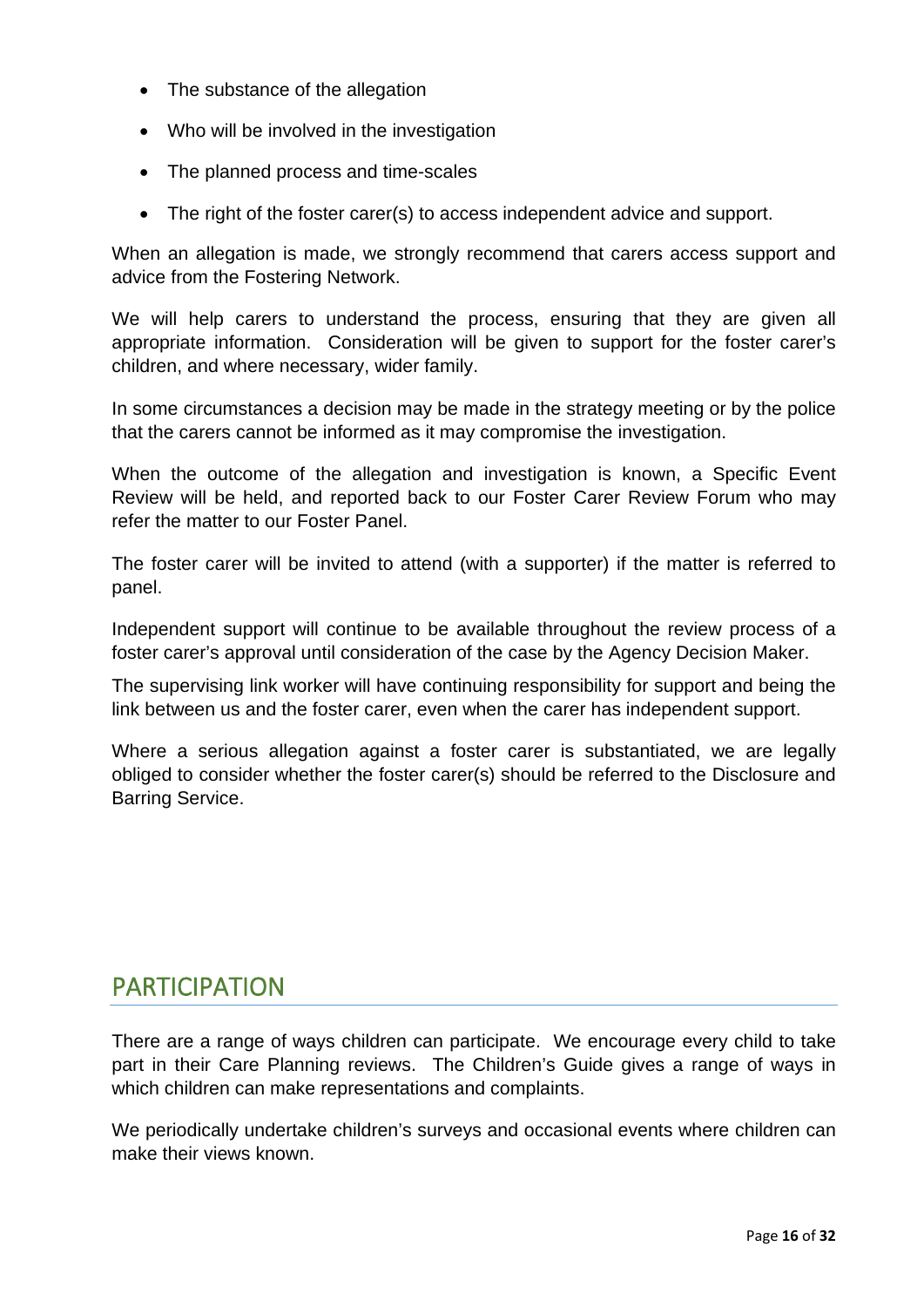To ensure every child's voice is heard, we have a range of tools to support those children with limited communication.

We have a dedicated email address [havingmysay@treehousecare.org](mailto:havingmysay@treehousecare.org) for children and foster carers to use.

Supervising link worker's see every child with our carers as part of their supervisory visits.

## <span id="page-16-0"></span>STRUCTURE & STAFFING

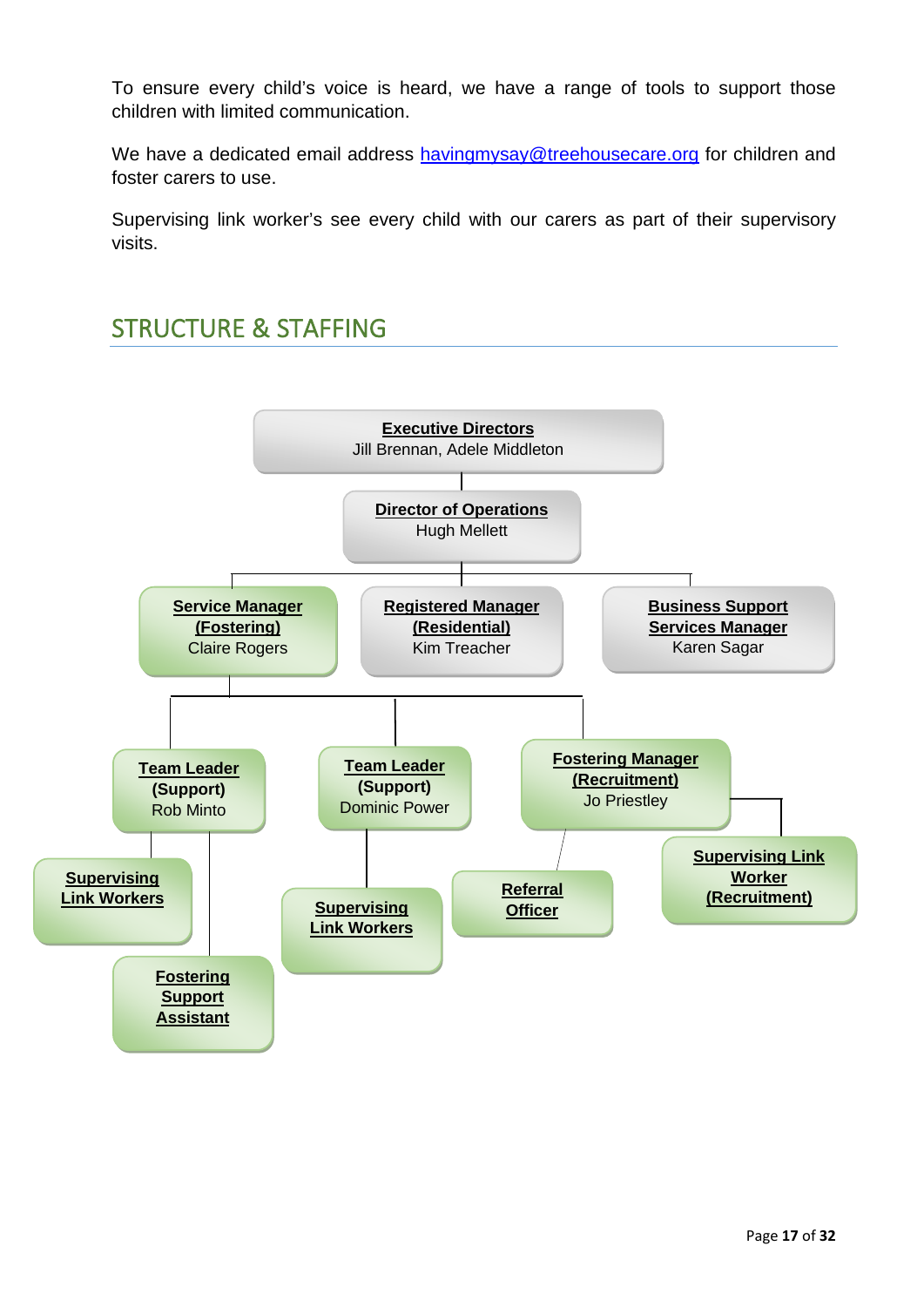Staff experience is summarised below:

| <b>Name</b>                                        | <b>Year of</b><br><b>Qualification</b> | Year of joining<br><b>Tree House</b><br><b>Care Fostering</b> |
|----------------------------------------------------|----------------------------------------|---------------------------------------------------------------|
| Claire Rogers (Service Manager)                    | 2005                                   | 2012                                                          |
| Jo Priestley (Fostering Manager)                   | 1984                                   | 2004                                                          |
| Robert Minto (Team Leader)                         | 2004                                   | 2016                                                          |
| Dominic Power (Team Leader)                        | 2007                                   | 2020                                                          |
| Amy Storey (Senior Supervising Social<br>Worker)   | 2011                                   | 2014                                                          |
| Rachel Riley (Senior Supervising Link<br>Worker)   | 2005                                   | 2017                                                          |
| Sarah Axe (Senior Supervising Link Worker)         | 2009                                   | 2016                                                          |
| Angela Sweeney (Supervising Link Worker)           | 2006                                   | 2019                                                          |
| Anna Kirman (Advanced Supervising Link<br>Worker)  | 2015                                   | 2020                                                          |
| <b>Becky Nuttall (Fostering Support Assistant)</b> |                                        | 2019                                                          |
| Judith Magill (Referrals Officer)                  |                                        | 2007                                                          |

All qualified Social Work staff are registered with Social Work England.

Staff are based either in our Grimsby or Doncaster offices, or work from home. The Grimsby office acts as HQ, where all admin and central functions are located.

Claire Rogers is our Registered Manager, being approved by OFSTED in June 2017.

Our current OFSTED rating is Outstanding.

Jo Priestley acts as deputy manager in Claire's absence.

We have procedures in place to ensure suitable and safe staff selection, plus an Equal Opportunities Policy.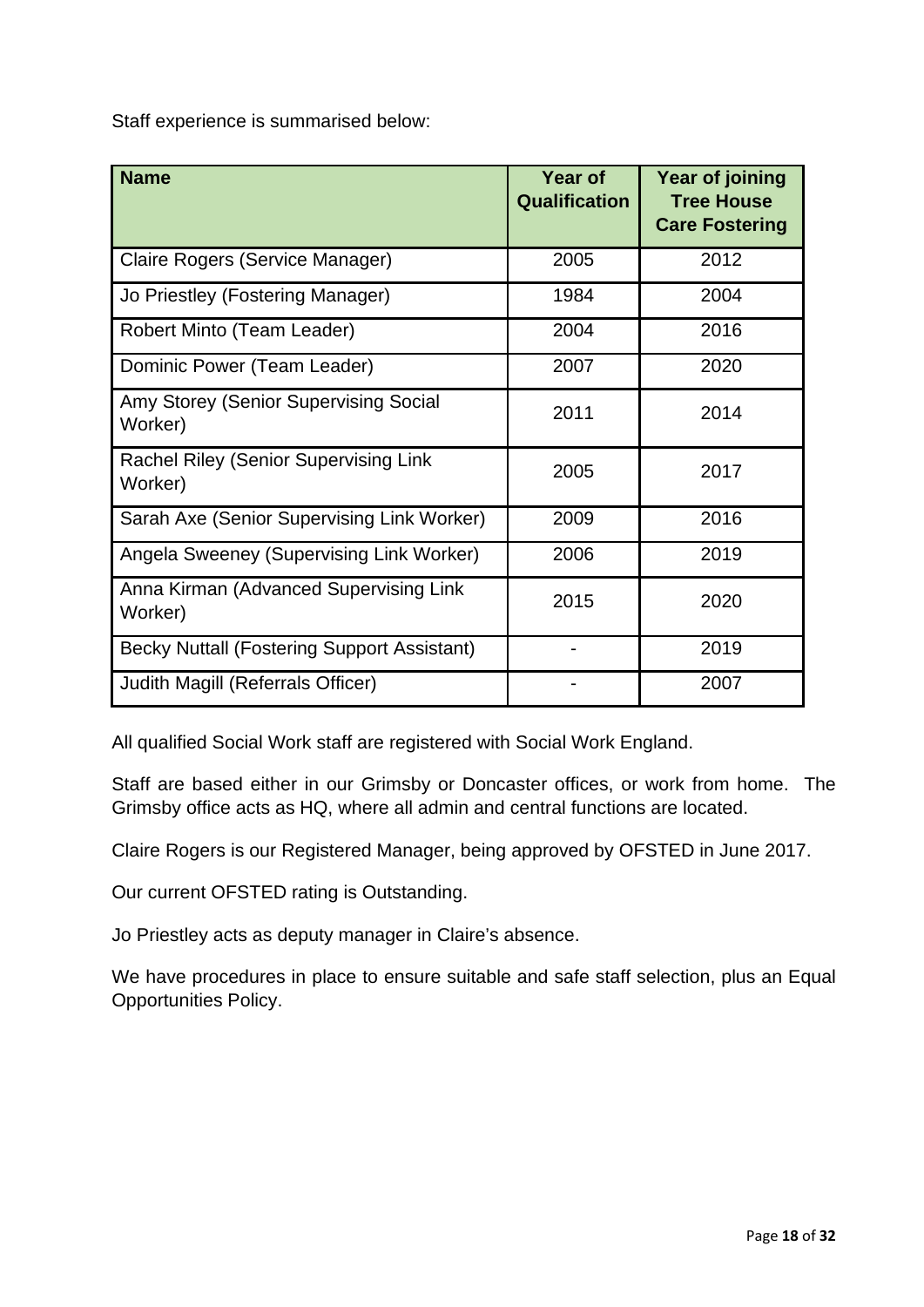#### <span id="page-18-0"></span>RECRUITMENT AND APPROVAL OF FOSTER CARERS

We have a programme of recruitment activity, using the internet, advertising and events. During the period 30<sup>th</sup> April 2021 to 1<sup>st</sup> May 2022, we received 339 enquiries to become foster carers, 12 applications, and we approved 6 households.

Jo Priestley, Fostering Manager, focusses predominantly on foster carer recruitment and assessment. This is further strengthened by Adele Middleton, Director, taking on management responsibility for this area of work, working closely with the Registered Manager.

We collate information about referrals to help us plan services and recruitment drives. We keep similar information about foster carer enquiries, and the relative success or otherwise of various recruitment campaigns.

Enquiries and applications are welcomed from people regardless of gender, marital status, sexuality, race, disability, religion, culture or employment status. The timescale between the application form and approval will usually be within eight months.

We take into account geography for new applicants based on specific postcodes, determined by our ability to support Foster Carers and the likelihood of us being able to match children geographically.

All prospective foster carers must have at least one spare bedroom.

There is immediate exclusion of any applicant who has been convicted of an offence against a child, or any serious offences against an adult.

All prospective foster carers who have offences against their name will have a conviction risk assessment undertaken.

Recruitment meetings are held to ensure we keep on top of enquiries, initial visits and applications. This meeting confirms which enquiries and applications will progress.

If appropriate a home visit will be arranged. An initial visit is a two-way discussion about fostering and whether fostering is right for the enquirer. One of our experienced foster carers often contacts the enquirer after the initial visit and feeds back. If appropriate, the enquirer is asked to complete an application form, if they haven't already done so.

Once we accept an application a qualified social worker is allocated to undertake an assessment. They produce a report which covers: individual profiles of applicants, relationships and partnerships, support network, children in the household and other adult members of the household, childlessness/limitation of family size, description of family life, valuing diversity, parenting capacity, and more importantly an analysis of their potential strengths and weaknesses as a foster carer. We currently use the CORAM/BAAF Form F.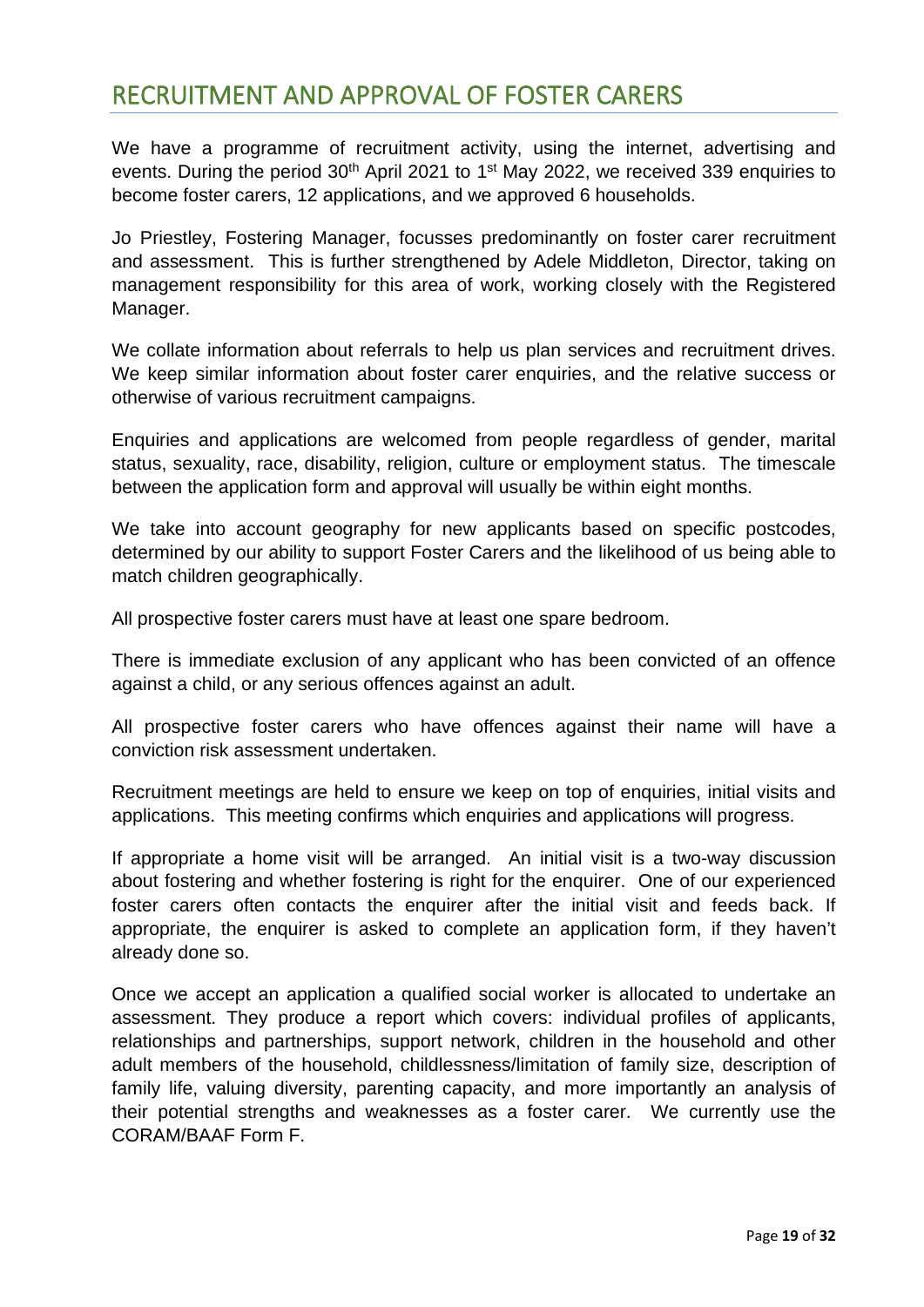The assessment is based on a two-stage process, which usually runs concurrently. Stage 1 is the statutory checks and personal references, as discussed below. Stage 2 is the home study, when the assessing social worker will need to visit the home, usually a minimum of eight visits or sixteen hours (approximately), to spend time working with the applicants on their assessment. The assessment is a joint project and needs full participation from applicants and their family.

During the assessment we will undertake a variety of statutory checks (Stage 1), which include:

- Enhanced Disclosure and Barring Service (DBS) check
- Local Authority checks
- Employer and/or current fostering organisation references
- School
- Medical Reports
- At least two personal references
- Ex-partner reference

A Home Safety check will also be carried out alongside a risk assessment on any pets in the home.

If any of the Stage 1 checks are returned indicating that the applicant is unsuitable to foster, the Agency Decision Maker will make the decision whether to continue or terminate the assessment. Explanation will be given to the applicant about this decision.

If during the Stage 2 home study, concerns are raised about the applicant's suitability to foster, and we recommend terminating the assessment, a brief report will be completed and presented to foster panel. The Agency Decision Maker will make the final decision about terminating the assessment based on the brief report and recommendation from panel.

The applicants will have the chance to read and discuss amendments. This report will be presented to the Foster Panel which prospective foster carers are expected to attend. All carers newly approved in the last year have attended and participated via Zoom.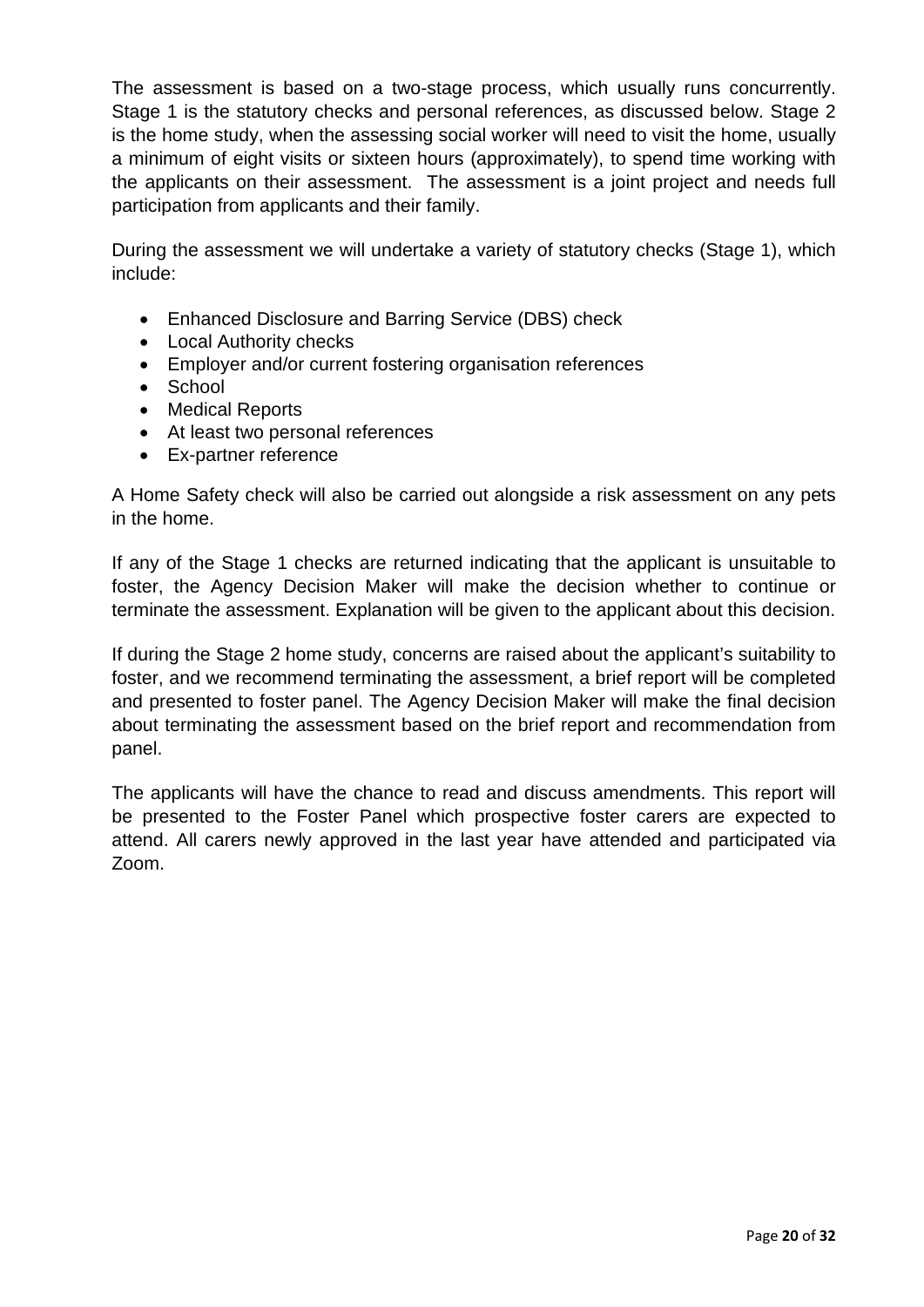The Fostering Panel is made up of a variety of professionals and independent members, including educationalists and professionals with experience of the children looked after.

The Fostering Panel has an Independent Chair, David Palmer, a qualified social worker since 1988. His roles have included Case Conference Chair, Independent Reviewing Officer and LADO.

Hugh Mellett (Director of Operations) is ADM for Tree House Care for all matters that go to Fostering Panel.

The panel makes its recommendations, but the final decision is made by the Agency Decision Maker.

Upon approval as a foster carer, we advise them in writing and allocate a supervising link worker. They will receive an induction that outlines expectations, policies, procedures, and remuneration.

Foster carers are reviewed annually, with the first annual review being presented to Foster Panel.

All other reviews will be presented to our Foster Carer Review Forum. Forum will decide which reviews will go to panel. For further information on our Foster Carer Review Forum and Foster Panel please see their respective Terms of Reference.

Jo Priestley, Deputy Manager, usually chairs our Foster Carer Review Forum. Adele Middleton, Director, acts as ADM for those cases not referred to panel but dealt with by Forum.

Jill Brennan acts as back up ADM should either Hugh or Adele be unavailable.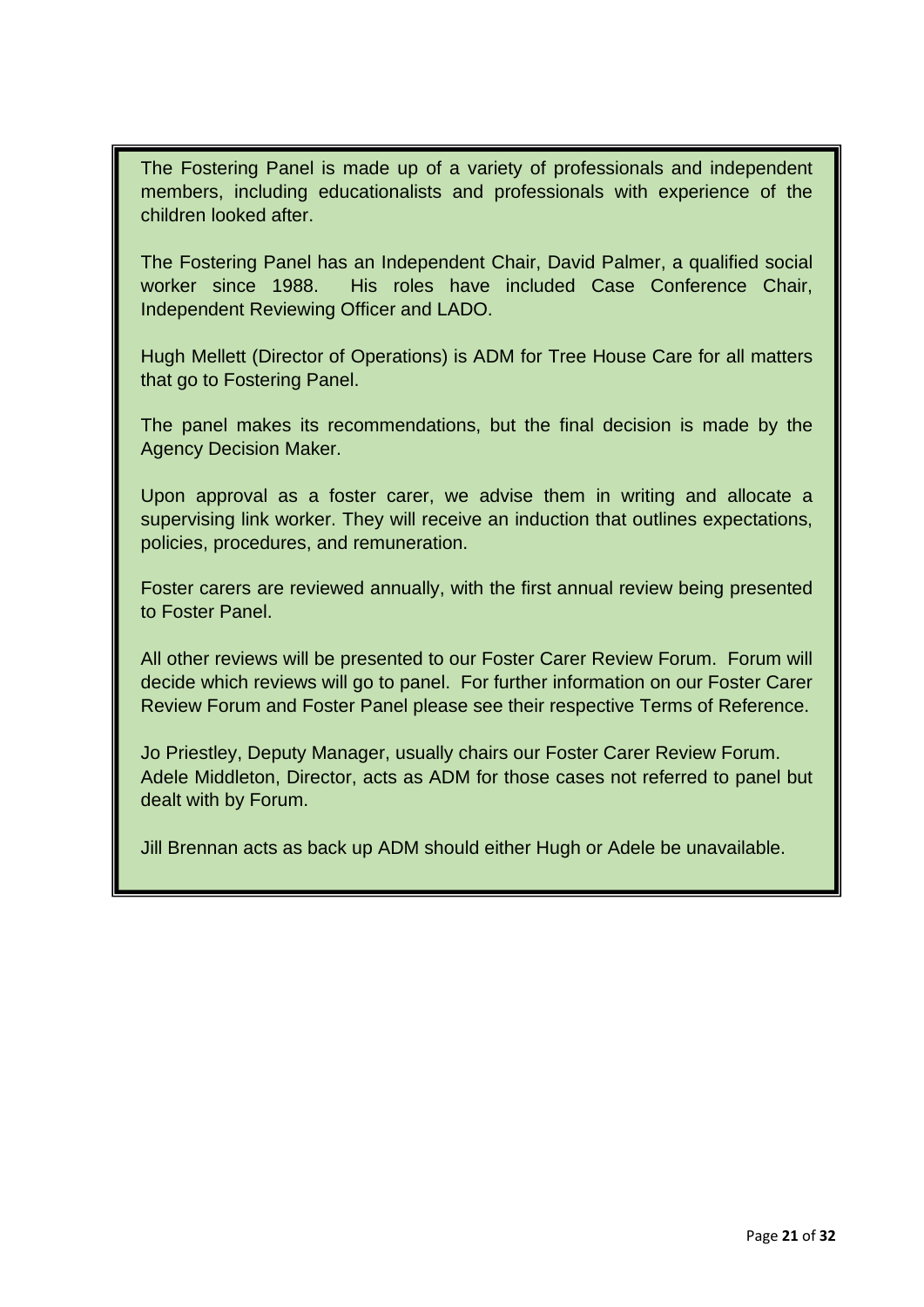

<span id="page-21-0"></span>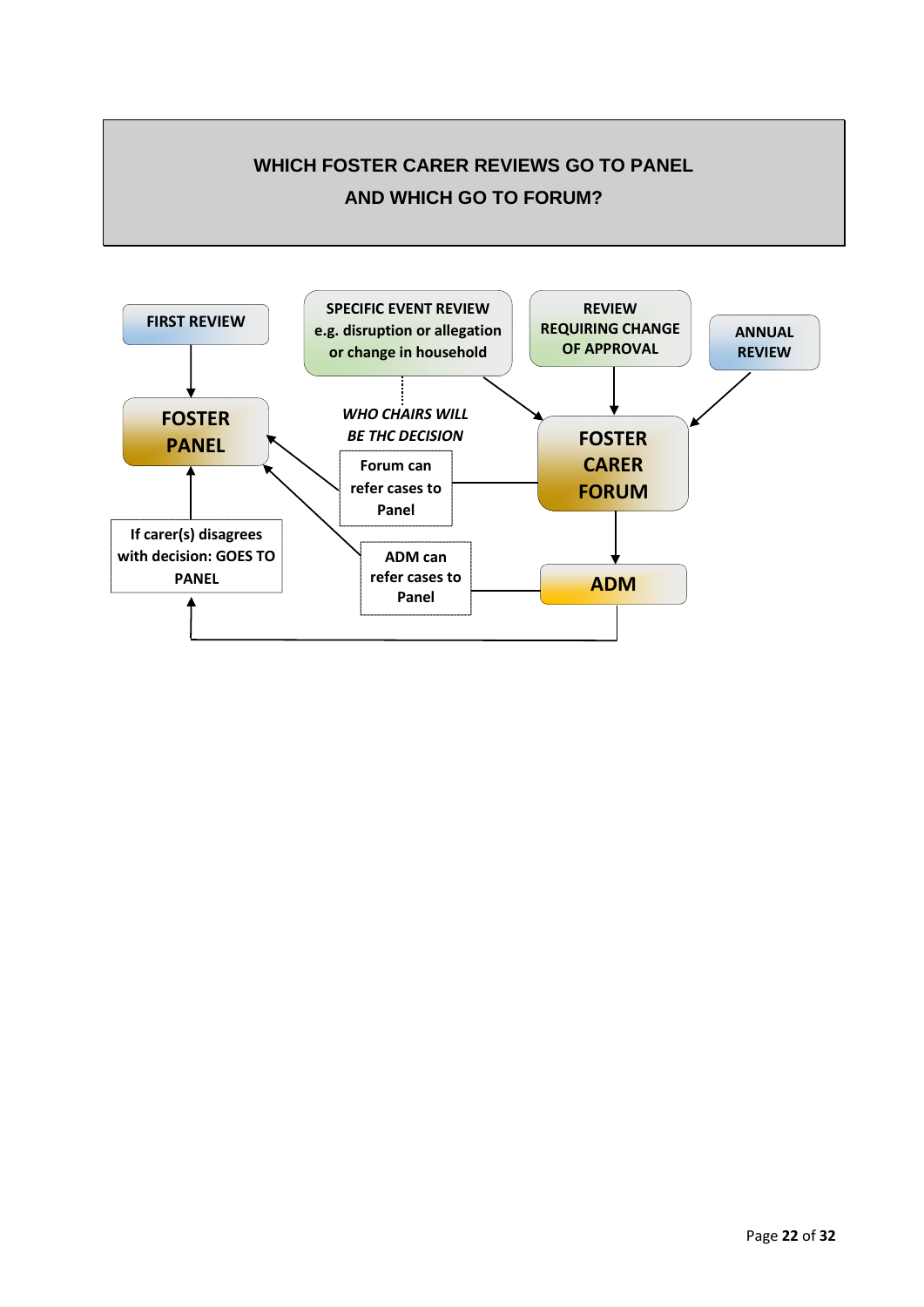## TRAINING FOR FOSTER CARERS

All prospective foster carers are required to attend the Prepare to Foster (P2F) training usually prior to their approval. These are held on a regular basis throughout the year. Alongside P2F, prospective foster carers are expected to attend accredited training in First Aid, Safeguarding, and De-escalation (Team Teach).

Other basic subjects covered in the P2F sessions are:

- Promoting identity
- Managing difficult behaviour
- Working in partnership with birth parents and other professionals
- Legislative framework
- Child development
- Attachment and loss
- Safe caring
- Why children come into care
- Awareness of child abuse
- Safeguarding children/child protection
- Diversity challenging discrimination
- Moving on
- How children are placed
- Documentation and Record Keeping
- Meetings about the child

Each prospective carer will have a Personal Development Plan which will outline their training and development needs for the forthcoming year, which is reviewed and updated on an annual basis.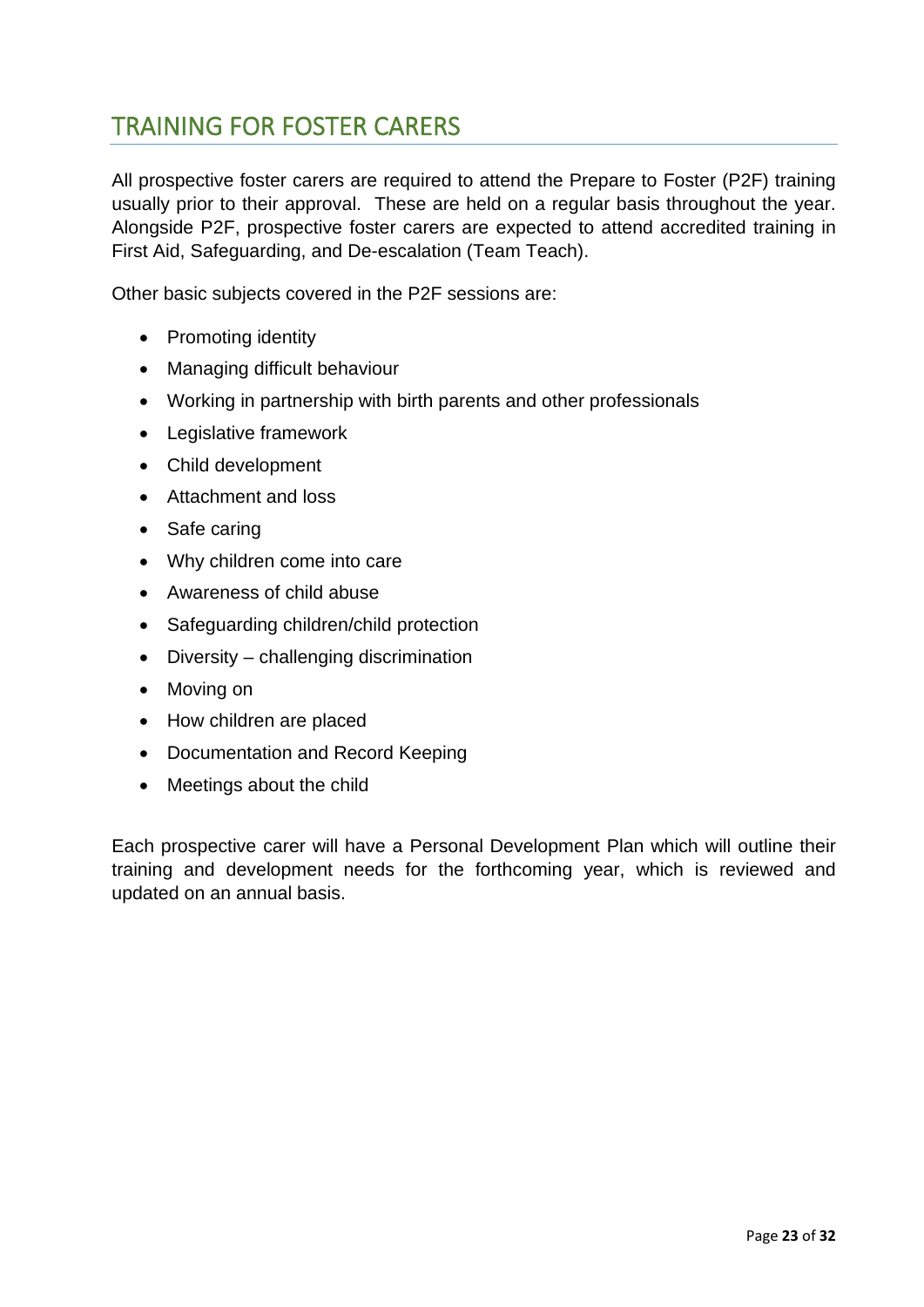| The Training, Support & Development Standards for Foster Care require that within<br>the first twelve months, foster carers have demonstrated competency in the<br>following areas: |
|-------------------------------------------------------------------------------------------------------------------------------------------------------------------------------------|
| <b>Standard 1:</b> Understand the principles and values essential for fostering<br>children and young people                                                                        |
| <b>Standard 2: Understand your role as a foster carer</b>                                                                                                                           |
| <b>Standard 3: Understand health and safety, and health care</b>                                                                                                                    |
| <b>Standard 4: Know how to communicate effectively</b>                                                                                                                              |
| <b>Standard 5:</b> Understanding the development of children and young<br>people                                                                                                    |
| <b>Standard 6:</b> Keep children and young people safe from harm                                                                                                                    |
| <b>Standard 7: Develop yourself</b>                                                                                                                                                 |
| As at 30 <sup>th</sup> April 2022, 94% of our carers, approved for more than a year, have<br>achieved their TSDS. We believe this to be above the National Average.                 |

Post-approval training is held at various locations, usually during term-time, within school hours, and occasionally weekends. We also have online training which many carers access. This links to our Themes of the Month training annual calendar.

There is an expectation that all carers are committed to ongoing training.

We have a "Pay to Train" initiative in place which has had considerable success in increasing the take up of training.

It is a requirement that all foster carers attend "Team Teach" training in the use of deescalation skills.

Training relating to children requiring specific skills will also be provided.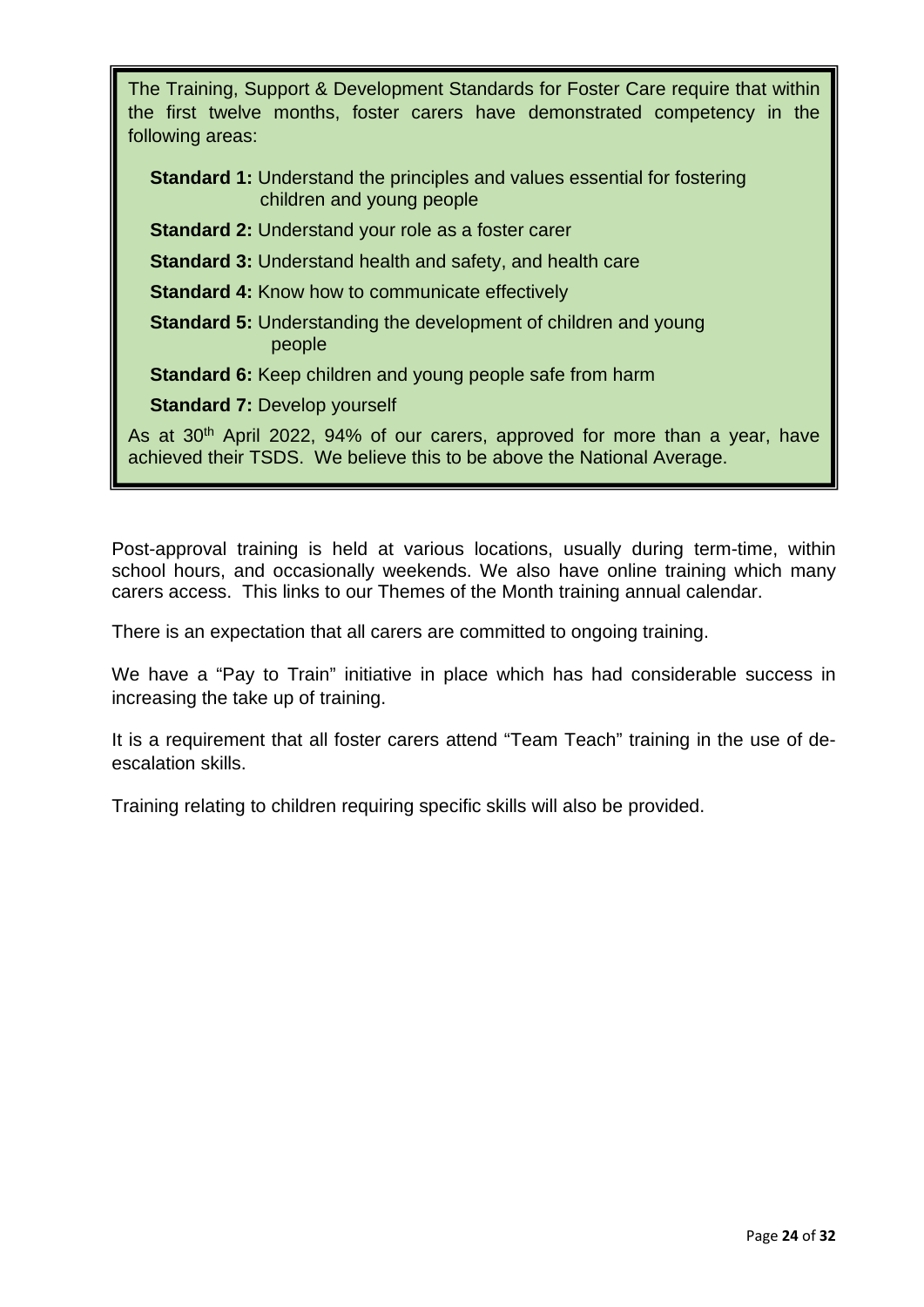## <span id="page-24-0"></span>SERVICE MONITORING, QUALITY MANAGEMENT AND SUPERVISION OF STAFF

All staff have a named supervisor and line manager. The required standard for supervision is monthly 1:1 for all staff. Management guidance, advice, and support is always available on an ad hoc basis.

All staff have an annual appraisal.

The Registered Manager produces a report for the Directors covering supervision, referrals, foster carer enquiries, notifications, incidents, vacancies, new placements, key documentation, information about fragile placements, updates on development issues, and most importantly, outcomes for children.

Audits are regularly undertaken by the Managers to look at the quality of recordings and to ensure that supervisory visits are held within timescales and matters raised dealt with promptly.

Regulation 35 reports are produced on a 6-monthly basis.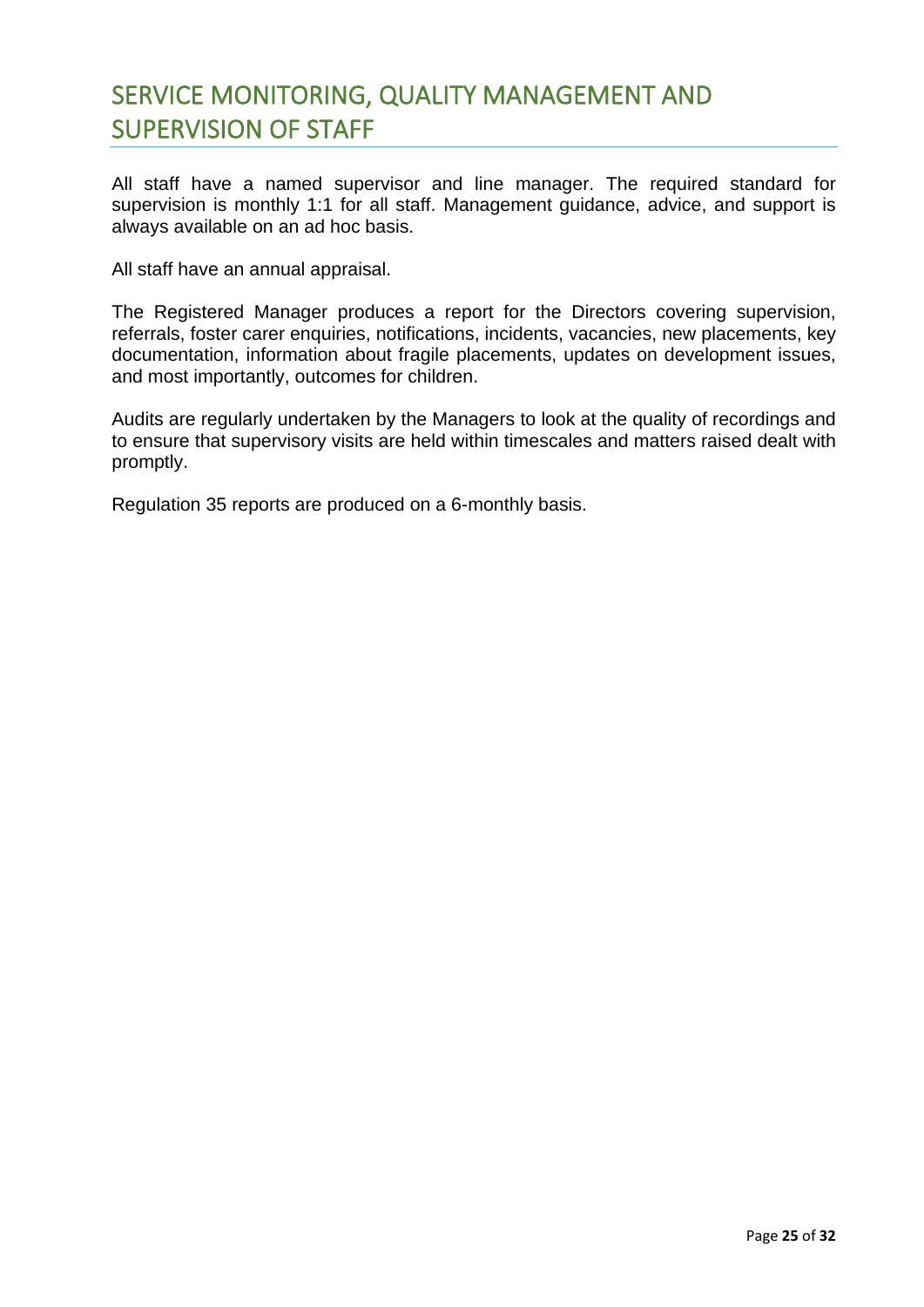#### <span id="page-25-0"></span>DEVELOPMENT PLAN

This is refreshed at least annually and is revised and updated on a regular basis.

Achievements in the past 12 months include:

- Our Children's Survey told us that 64% of our children say life is getting **much** better, which is way above the national average, and when asked, "do you feel settled where you live?" – 100% of our children responded "Always" or "Most of the time"
- Our Foster Carer Survey told us that 95% of our carers said they have continued to feel supported over the past year, and 95% told us they we have lived up to their expectations.
- Implementing Foster Carer Long Service Awards to recognise our foster carers time working with Tree House Care
- New and improved Welcome packs for children
- A Young People's Book Club this is proving to be very popular
- Two new Annual Children's Awards: "Contribution to the local community" and "Bee Green Award" for helping the environment.
- Children's Monthly Reports are now completed electronically by foster carers
- Outcome Trackers have been simplified making them more user-friendly for our foster carers
- A member of staff has qualified as a Sleep Practitioner
- Sleep clinics held for foster carers caring for children with disruptive sleep patterns
- Consulted with children to devise questions to ask prospective foster carers at panel and staff being interviewed for jobs.
- New Deputy Panel Chair appointed, an experienced and valued existing panel member.
- We have continued to support foster carers and children during the pandemic and maintain a high level of placement stability and implemented a Covidrecovery plan.

Since 2017 we have been working with John Anderson, Independent Therapist, to draw on his and our experience into a single theoretical model that is influencing practice at all levels.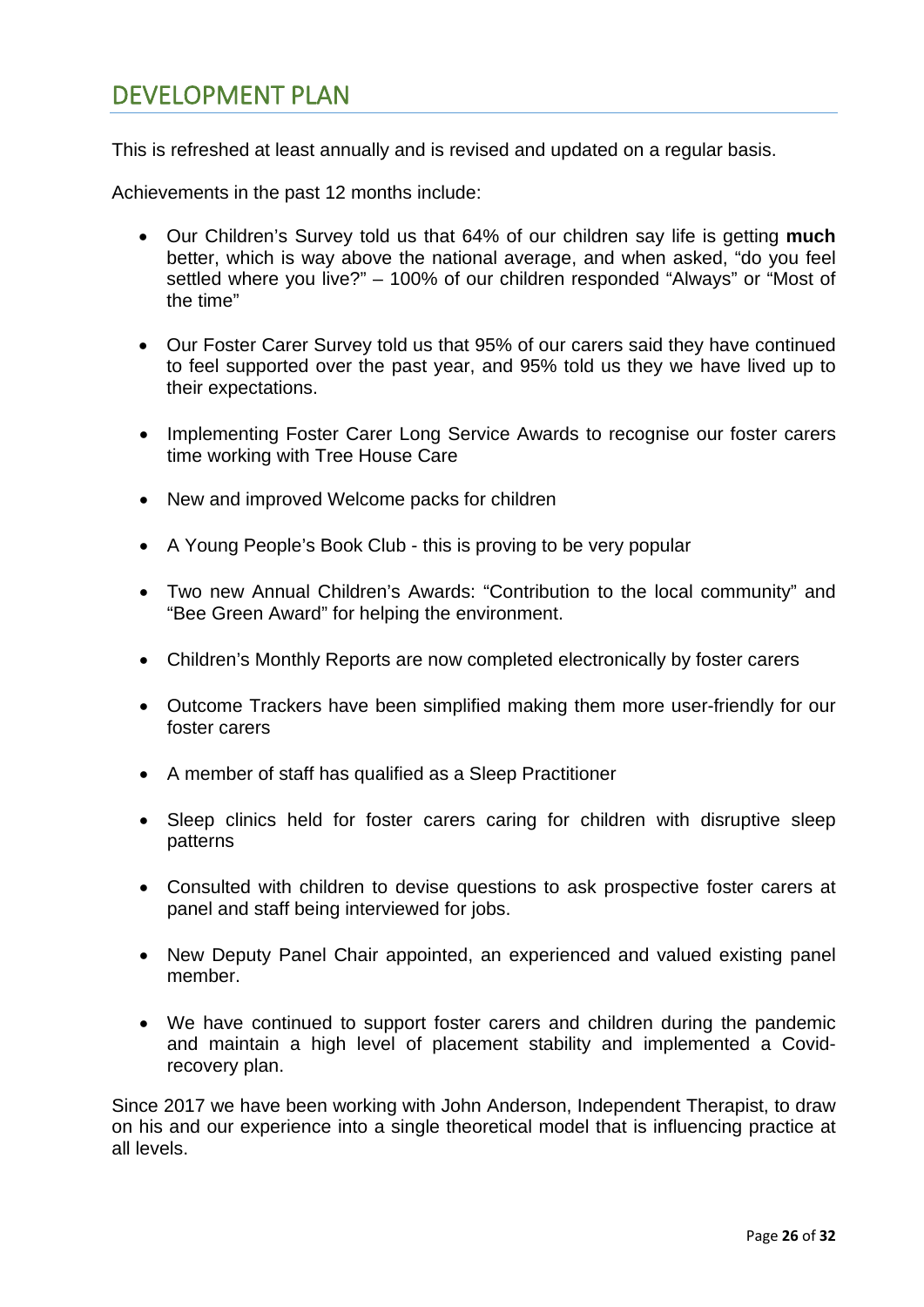Tree House Care have been successful in the following tenders for foster placements:

- White Rose Consortium
- North West Consortium
- Derby, Derbyshire, Nottingham, Nottinghamshire (D2N2)
- Leicester City and Leicestershire
- Northamptonshire

<span id="page-26-0"></span>The terms of these agreements can be found in the relevant contracts.

#### FOSTER PANEL REPORTS

An annual report on foster panel is produced each year by the Service Manager and Panel Chair.

Feedback on quality issues is recorded on every case presented at panel, summarised by the Chair. These are incorporated into a regular report and discussed at the Service Manager's regular meeting with the Chair.

The Panel Action Tracking report is a regular agenda item of Business Panel to feedback to Panel Members.

#### <span id="page-26-1"></span>BOARD OF DIRECTORS' MEETINGS

The Directors meet on a monthly basis and consider:

- Human Resources and the Human Resource Manager's Report
- Management Information Reports covering referrals, children we care for, foster carer enquiries and assessments, and foster carer recruitment
- Detailed financial and business performance information
- Monthly reports from the Registered Manager as detailed on page 25.
- Training Report (staff and foster carers)
- Health and Safety

These meetings help to ensure that quality of the service remains high.

The meetings regularly review and update the Development Plan.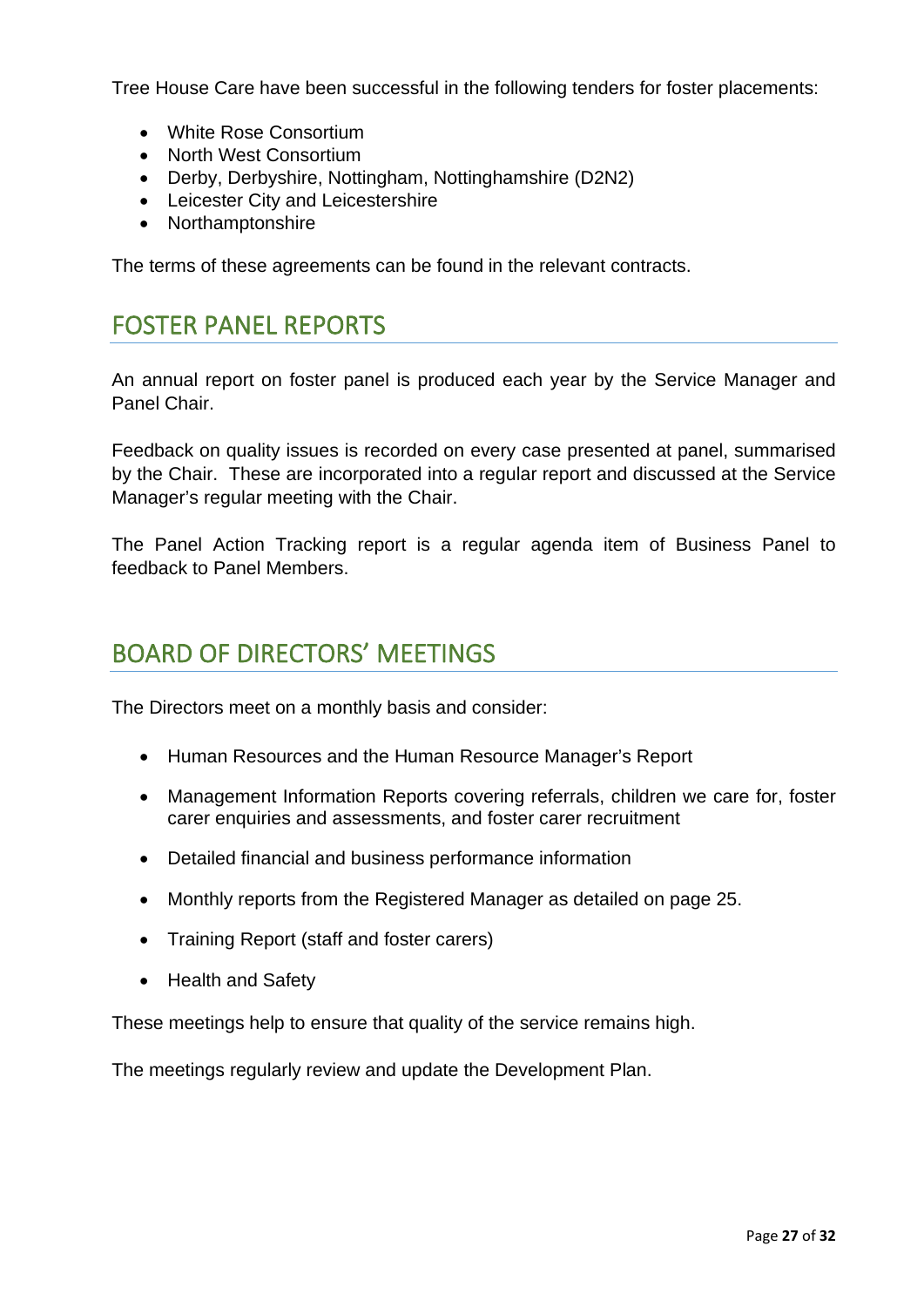The governance arrangements are summarised by the diagram below:



#### <span id="page-27-0"></span>**COMPLAINTS**

A Complaints Procedure is in place, along with a management monitoring system. We tend to try and resolve difficulties and conflicts through discussion and negotiation whenever possible.

Details of how to make a complaint or compliment can be found in our Policy and Procedure and in our Foster Carer and Children's handbooks.

During the period 30<sup>th</sup> April 2021 to 1<sup>st</sup> May 2022C, we received one formal complaint from a foster carer about the delays in assessment and support which were upheld and lessons learnt.

We continue to use our refreshed version of the children's complaints form, which is more user-friendly. Version's using Widget software for children with communication difficulties can be produced where necessary.

Information on making complaints can be made available in a variety of formats including translation into other languages, Makaton, Pictures etc.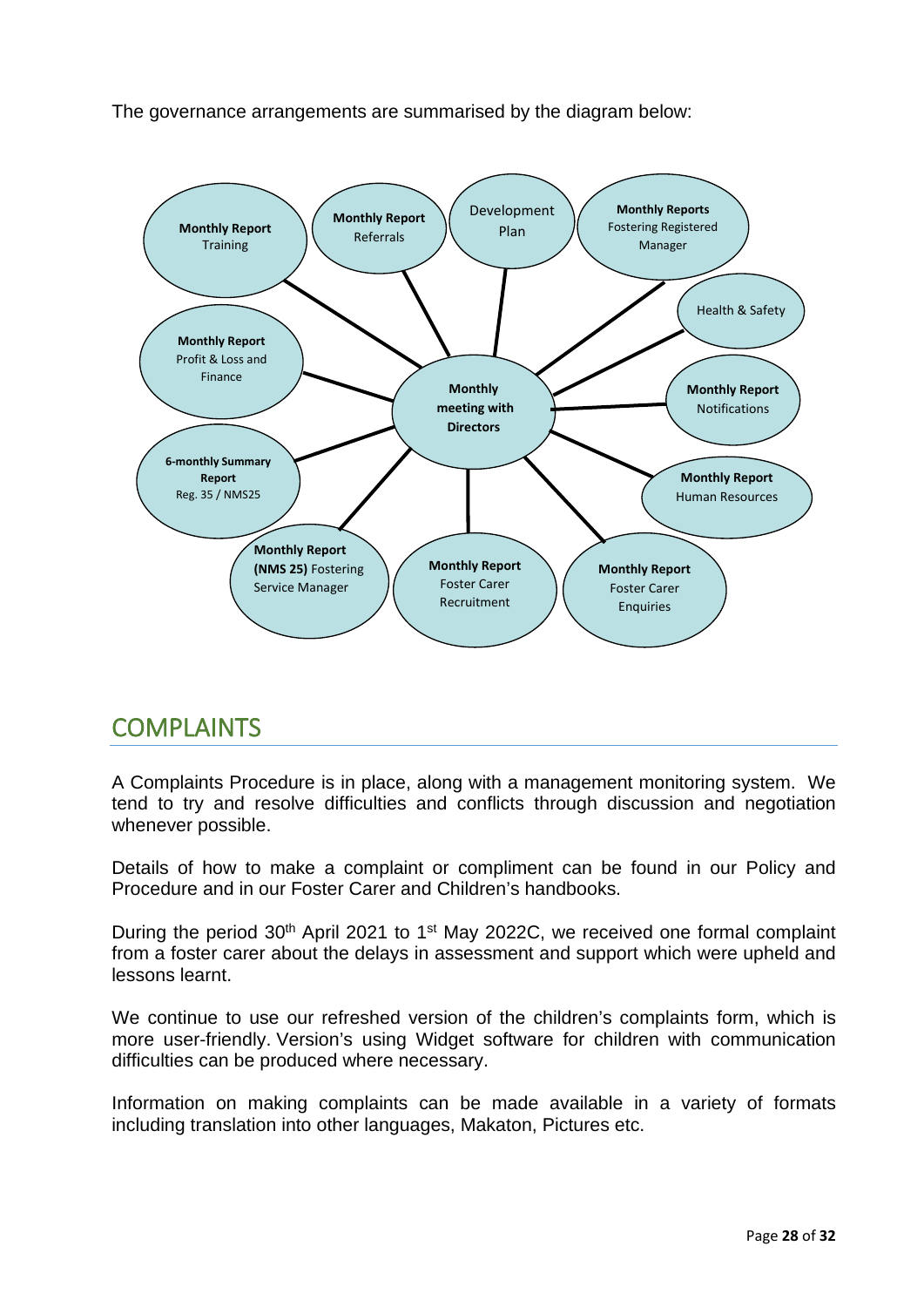#### <span id="page-28-0"></span>COMPLIMENTS & COMPLAINTS INFORMATION

Contact details:

| <b>Tree House Care Fostering</b><br>The Old Vicarage<br>17 Heneage Road<br>Grimsby | Tel:<br>Email: | 01472 598334<br>havingmysay@treehousecare.org         |
|------------------------------------------------------------------------------------|----------------|-------------------------------------------------------|
| <b>DN32 9DZ</b>                                                                    |                | Website: www.treehousecare.org                        |
| <b>OFSTED</b><br><b>Piccadilly Gate</b><br><b>Store Street</b>                     | Tel:           | 0161 6188524                                          |
| Manchester<br><b>M1 2WD</b>                                                        | Email:         | enquiries@ofsted.gov.uk<br>Website: www.ofsted.gov.uk |

#### **Children's Commissioner for England**

Sanctuary Buildings 20 Great Smith Street 125 Kingsway London SW1P 3BT

#### **General Enquiries**

Tel: 020 778 38330 Email: [info.request@childrenscommissioner.gsi.gov.uk](mailto:info.request@childrenscommissioner.gsi.gov.uk) Website: [www.childrenscommssioner.gov.uk](http://www.childrenscommssioner.gov.uk/)

#### **Advice and help for children in care or living away from home**

Freephone: 0800 528 0731 Email: [help.team@childrenscommissioner.gsi.gov.uk](mailto:help.team@childrenscommissioner.gsi.gov.uk) Website: [www.childrenscommissioner.gov.uk/help-at-hand/](http://www.childrenscommissioner.gov.uk/help-at-hand/)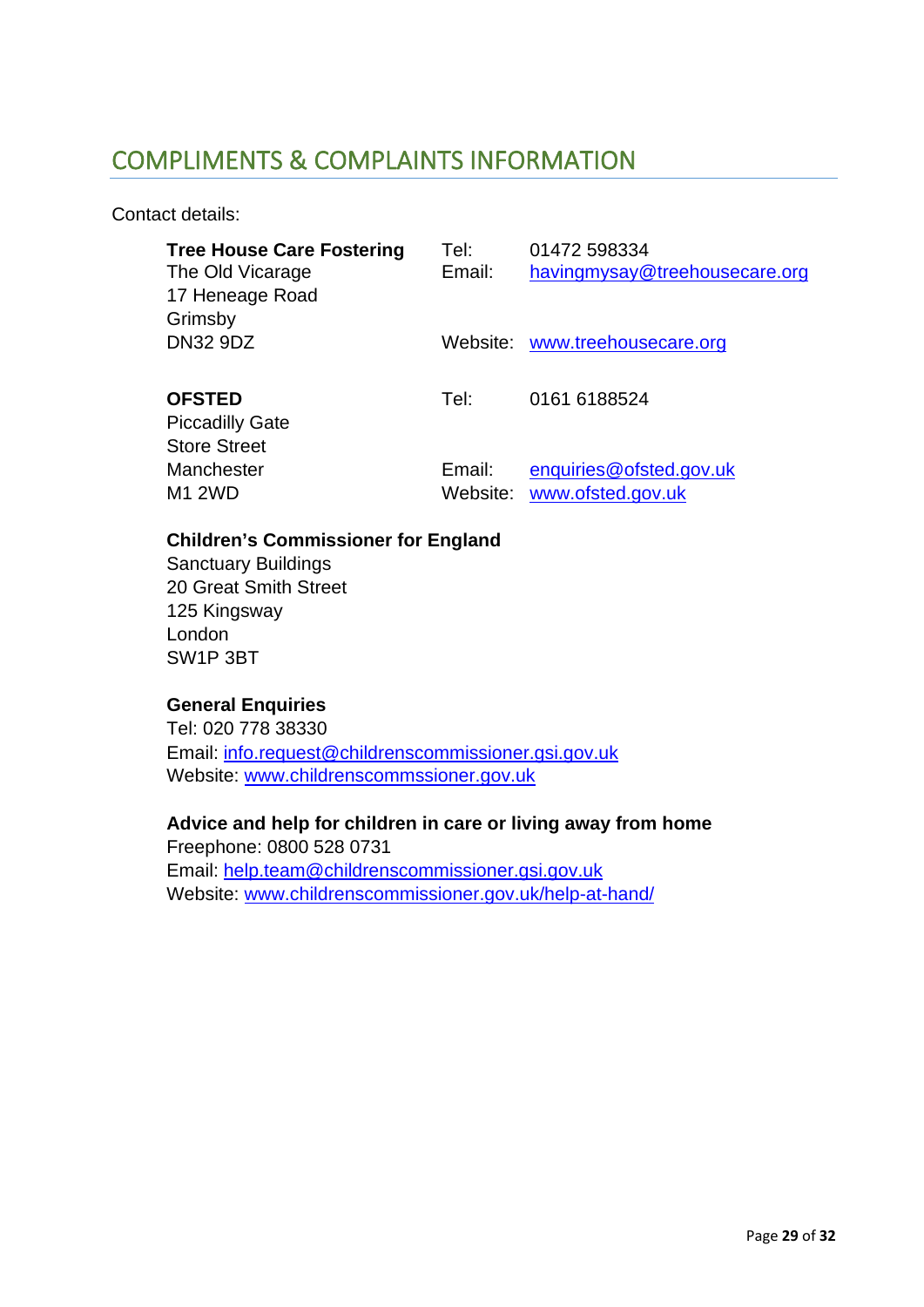#### <span id="page-29-0"></span>STATUS AND CONSTITUTION

Tree House Care Fostering is an independent fostering agency that seeks to provide the highest quality fostering placements and fostering services to looked after children.

Tree House Care Fostering Solutions Ltd is a private limited company registered under the Companies Act 1985 (Company No. 4456329).

We are fully registered with OFSTED (Registration No. SC033189).

The company began providing fostering services in May 2000. The business is owned by Directors Jill Brennan and Adele Middleton.

Both Jill and Adele are professionally qualified social workers and have many years childcare experience between them both in the public and voluntary sector. They have both specialised in fostering services and are fully conversant with all aspects of the role and requirements of providing fostering services. Jill holds the Diploma in Management.

The Directors are ultimately responsible for ensuring compliance with all aspects of quality assurance in relation to the delivery of services and the financial viability to do so.

The Responsible Person is Hugh Mellett, Director of Operations. Hugh qualified as a Social Worker in 1984 and has many years in Senior Management positions.

Hugh joined Tree House Care in 2005 and can be contacted at:

Tree House Care **Headquarters** The Old Vicarage 17 Heneage Road Grimsby North East Lincolnshire DN32 9DZ

Hugh's telephone number is 01472 598334 and his email address is hugh.mellett@treehousecare.org

The Registered Manager and Service Manager is Claire Rogers.

Claire can be contacted at:

Tree House Care **Headquarters** The Old Vicarage 17 Heneage Road Grimsby North East Lincolnshire DN32 9DZ Claire's telephone number is 01472 598334 and her email address is claire.rogers@treehousecare.org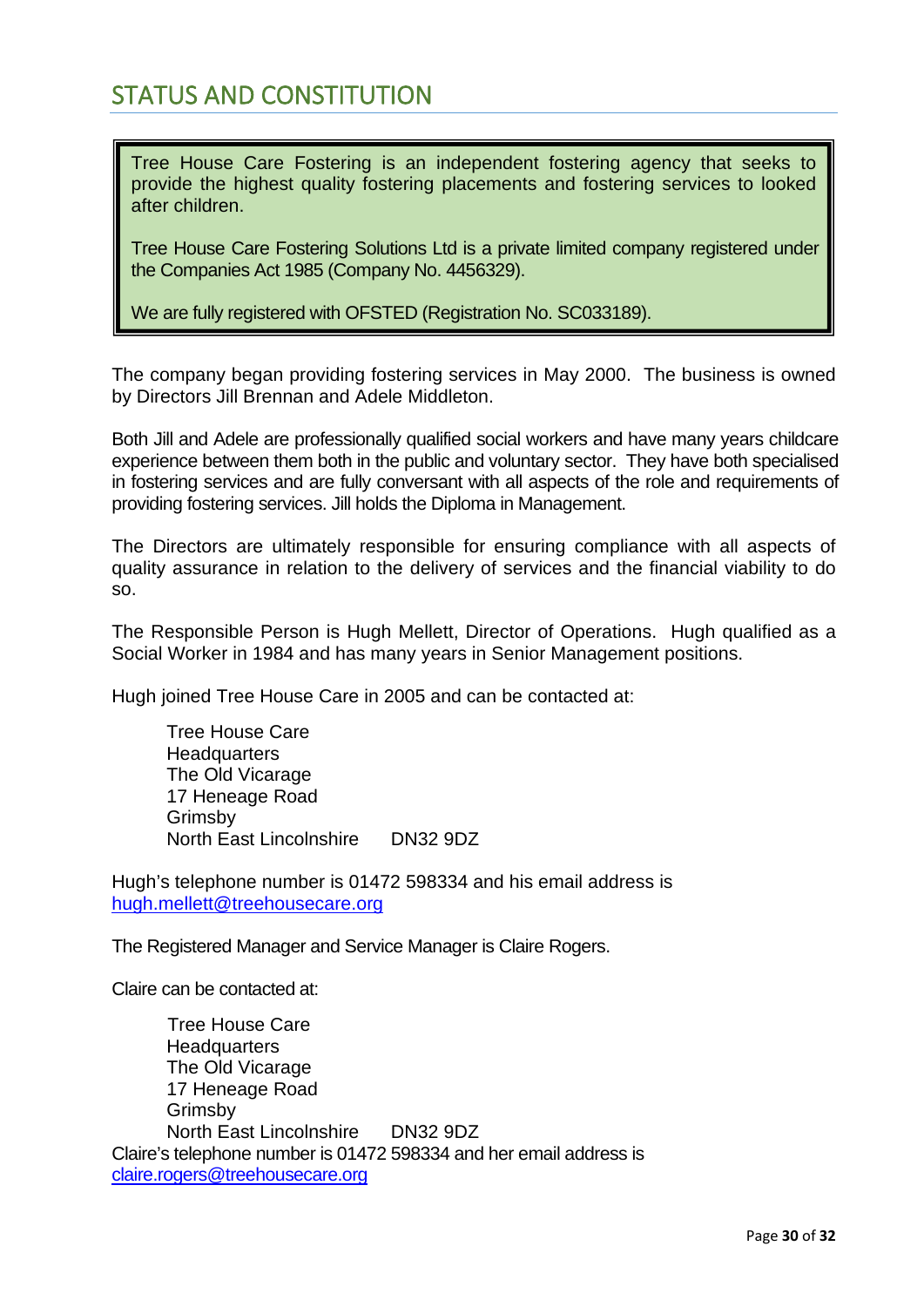| <b>SIGNED</b> | a-Middleton | Adele Middleton<br><b>DIRECTOR</b>                   |
|---------------|-------------|------------------------------------------------------|
| <b>SIGNED</b> | Jin Bremian | Jill Brennan<br><b>DIRECTOR</b>                      |
| <b>SIGNED</b> |             | <b>Hugh Mellett</b><br><b>DIRECTOR OF OPERATIONS</b> |
| <b>SIGNED</b> |             | <b>Claire Rogers</b><br><b>FOSTERING MANAGER</b>     |